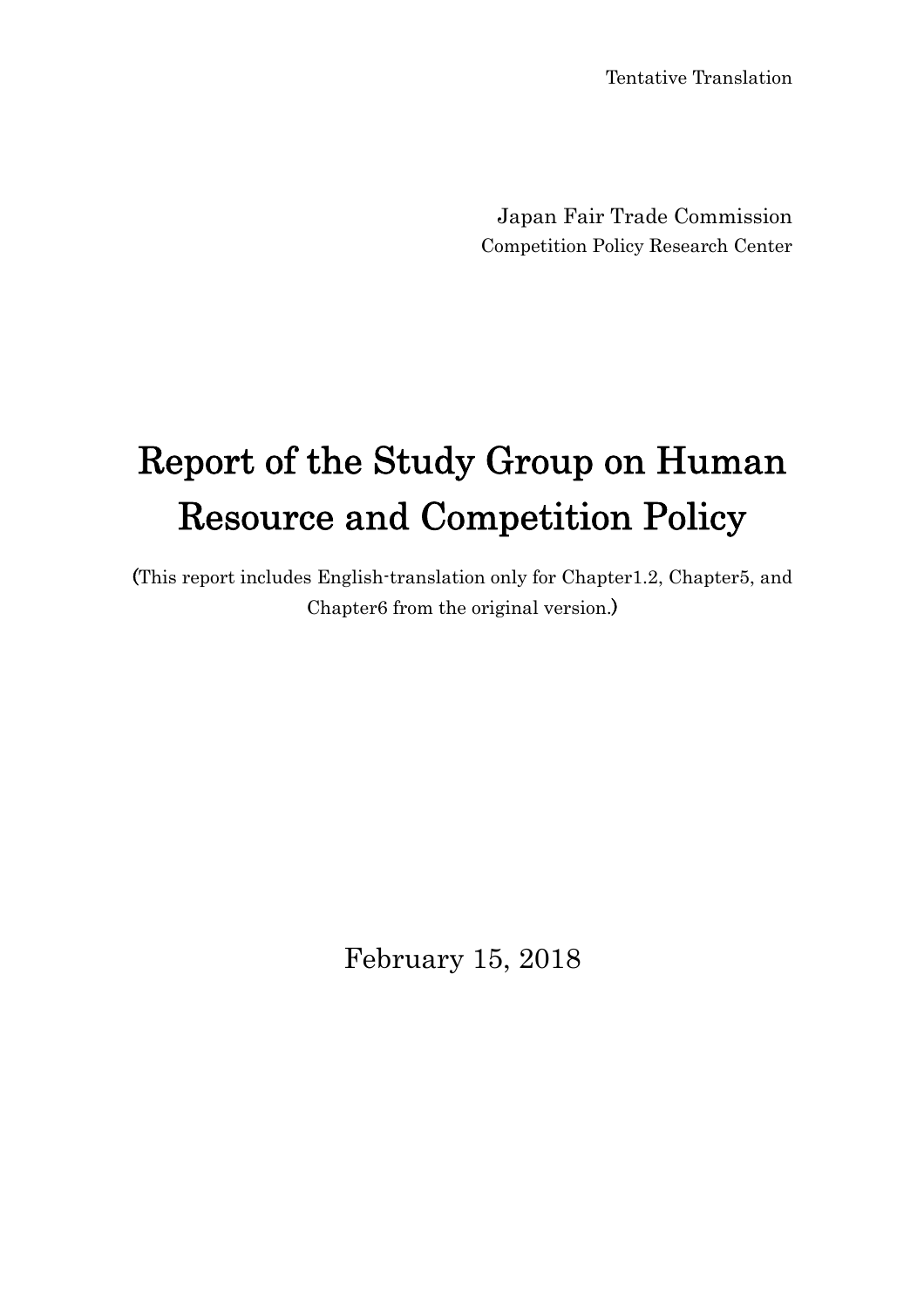# Contents

Chapter 1. Introduction

- 1. Background and aim
	- (1) Diversification of working styles
	- (2) Competition for human resources and the Antimonopoly Act
- 2. Establishment of this Study Group, and its studies
	- (1) Subject of study
	- (2) The study process

Chapter 2. Abstract of restricted conduct under the Antimonopoly Act

Chapter 3. Workers, labor unions and the Antimonopoly Act

Chapter 4. Basic views on application of the Antimonopoly Act

- 1. Practices covered by the Antimonopoly Act
- 2. Identification of the range of competition affected by alleged conduct
	- (1) Market for human resources
	- (2) Markets for goods or services
- 3. Special circumstances of market for human resources
	- (1) A disparity in information volume and bargaining power between individuals and corporations
	- (2) Practices for the purpose of protecting confidentiality
	- (3) Practices for the purpose of recovering investment costs for human resources
- 4. Framework of study

Chapter 5. Application of the Antimonopoly Act to concerted practices

- 1. Basic views
- 2. Arrangements related to the price paid to service providers
- 3. Arrangements related to transferring or switching jobs
- 4. Arrangements on qualifications and standards required of service providers
- 5. Exchange of information among contracting parties (employers)

Chapter 6. Application of the Antimonopoly Act to unilateral conduct

- 1. Basic concepts
	- (1) Consideration from the perspectives of reduction in free competition and substantial restraint of competition
	- (2) Consideration from the perspective of unfairness of competitive means
	- (3) Consideration from the perspective of abuse of a superior bargaining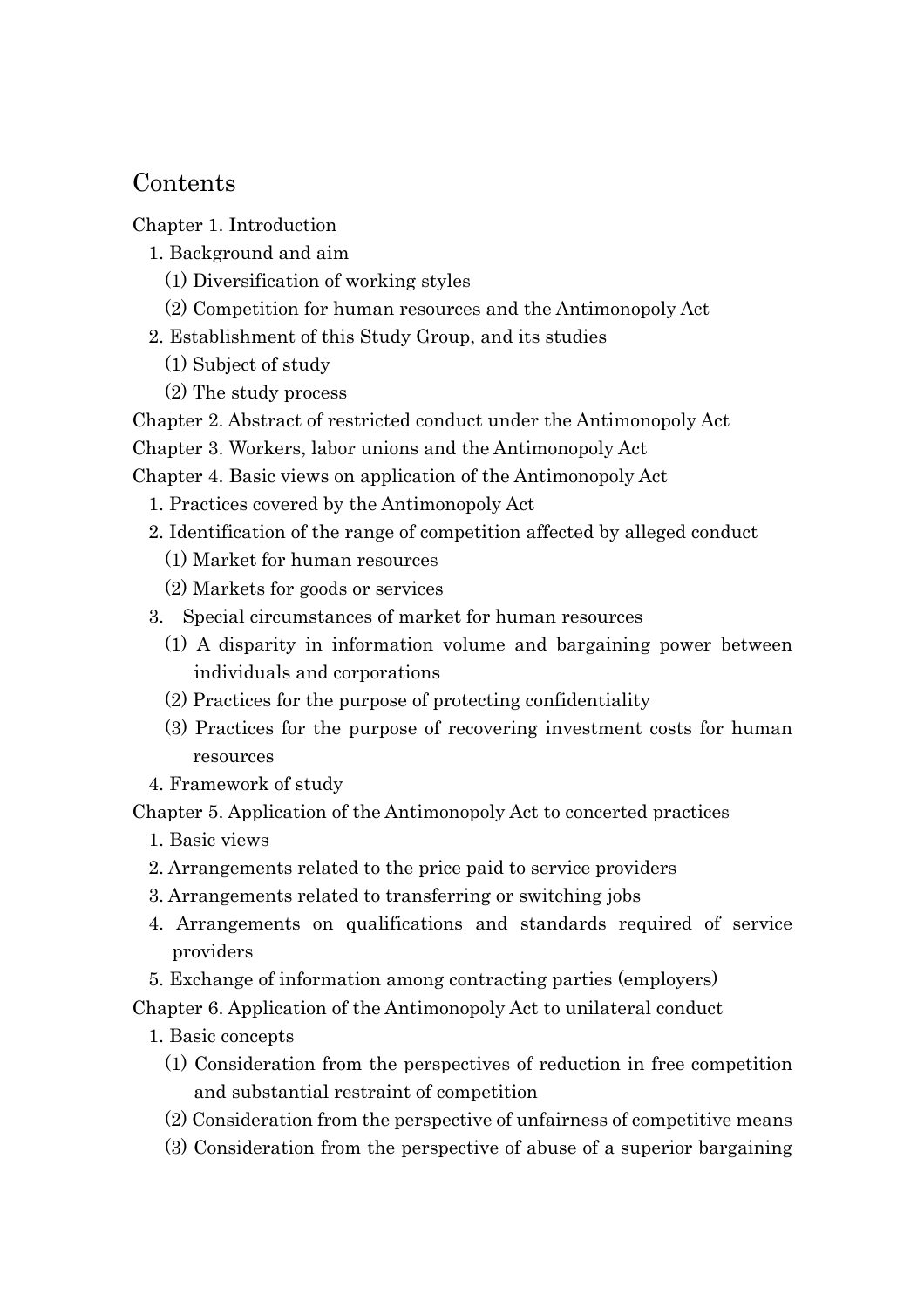position

- 2. Confidentiality obligations and non-compete obligations
- 3. Exclusive obligation
- 4. Restriction on uses of output produced in connection with service provision
- 5. Attempting to secure trade with service providers by offering deceptively superior terms of trade
- 6. Other acts intended to secure or increase the earnings of contracting party
	- (1) Delay in the payment of proceeds, demands for price reductions, and refusal to receive goods
	- (2) Demanding transactions at markedly low prices
	- (3) Unilateral handling of rights etc. on output produced
	- (4) Other matters
- 7. Factors that should be considered when determining whether or not a party has a superior bargaining position
	- (1) Situation where service providers lack the information and negotiating power needed in negotiations
	- (2) Situation where negative information about service providers spreads among contracting parties, impeding transactions as a result
	- (3) Situation where the number of contracting parties that can be traded with at one time is limited due to a small scale of business

(4) Situation where freedom of choice by service providers is restricted

Chapter 7. Undesirable Activities from a Viewpoint of Competition Policy

- 1. Imposing confidentiality obligation and non-compete obligation whose scope is unclear
- 2. Offering orders to service providers not in writing
- 3. Requiring service providers to conceal their trade terms such as rewards to other service providers
- 4. Offering trade terms in an ambiguous manner

Chapter 8. Conclusion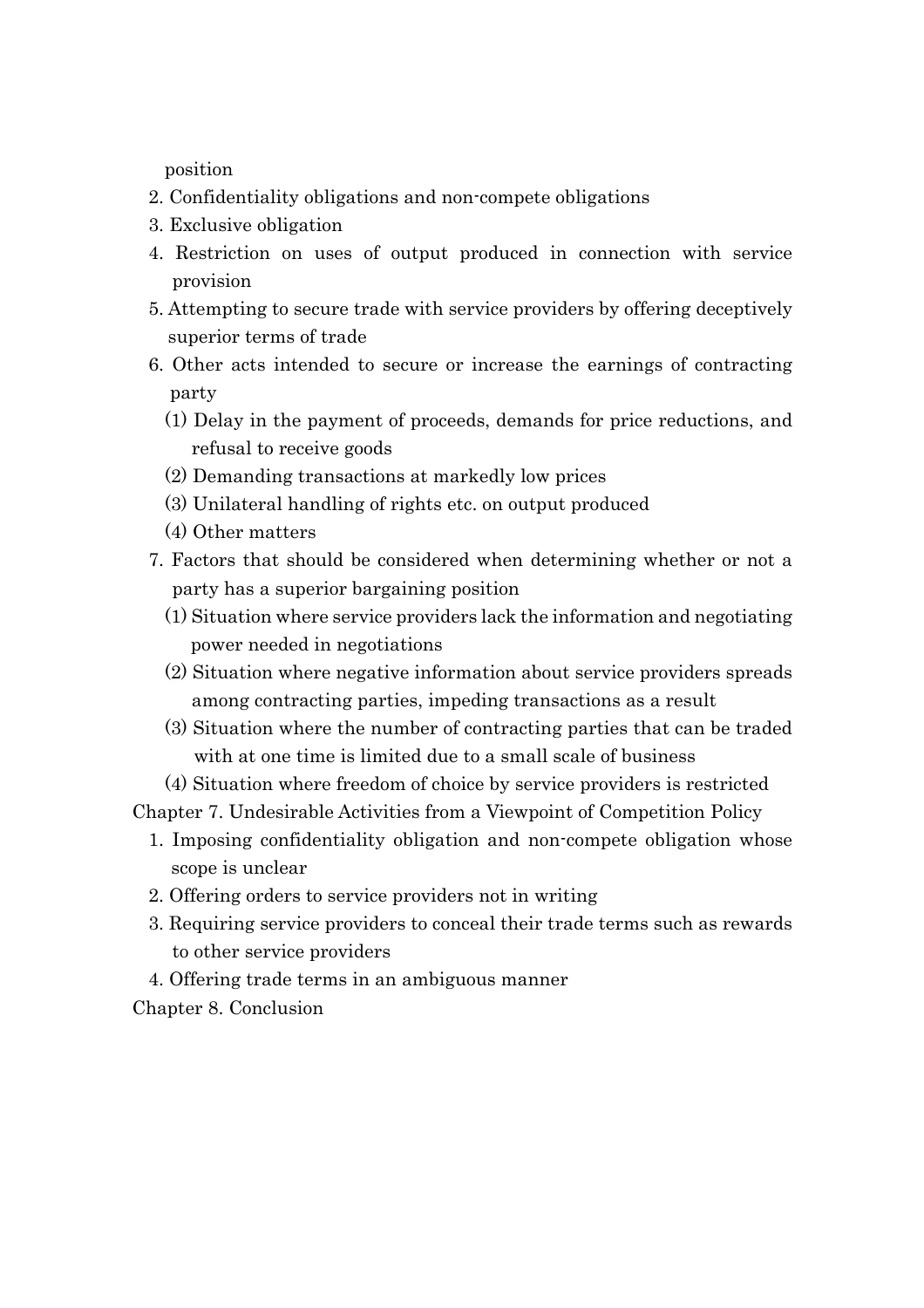#### Chapter 1. Introduction

2. Establishment of this Study Group, and its studies

 In August 2017, Japan Fair Trade Commission has established "Study Group on Competition and Human Resources" (Chair: Prof. Fumio 5 Sensui, Kobe University Graduate School of Law) in Competition Policy Research Center (CPRC; Director: Prof. Yosuke Okada, Hitotsubashi University Graduate School of Economics). The Study Group consisted of twelve academics, experts, and practitioners from the fields of antimonopoly law, labor law, industrial organization, labor economics, 10 and labor markets<sup>1</sup>.

 The Study Group organizes the views on applications of Antimonopoly Act to competition for human resources from a theoretical perspective, in order to facilitate pleasant environment for individual workers, based on the cases ascertained through the survey by the Study Group Secretariat, 15 taking the environment described in 1 under Chapter 1 above into account.

The discussions of the Study Group were mainly based on court cases, hearing decisions and guidelines of the Japan Fair Trade Commission regarding the Antimonopoly Act. This Report is the summary of the 20 results of discussions in the Study Group, and its content is not necessarily the same as the views of the Japan Fair Trade Commission. In addition, this Report presents the results of consideration on the application of the Antimonopoly Act to competition for human resources within the scope of information ascertainable at the present. There will 25 be a need for more in-depth study as necessary in the future.

# (1) Subject of study

This Report organizes the views on competition between enterprises that receive service provision, (hereafter activities of contracting parties 30 (employers) who could impose a disadvantage against individual workers ("service providers") by hindering competition among contracting parties to secure service providers (competition among "employers" when suppliers of labor services are regarded as employees)

<sup>1</sup> The Ministry of Education, Culture, Sports, Science and Technology (Japan Sports Agency); the Ministry of Health, Labour and Welfare; the Ministry of Economy, Trade and Industry; and the Director of the CPRC participated as observers.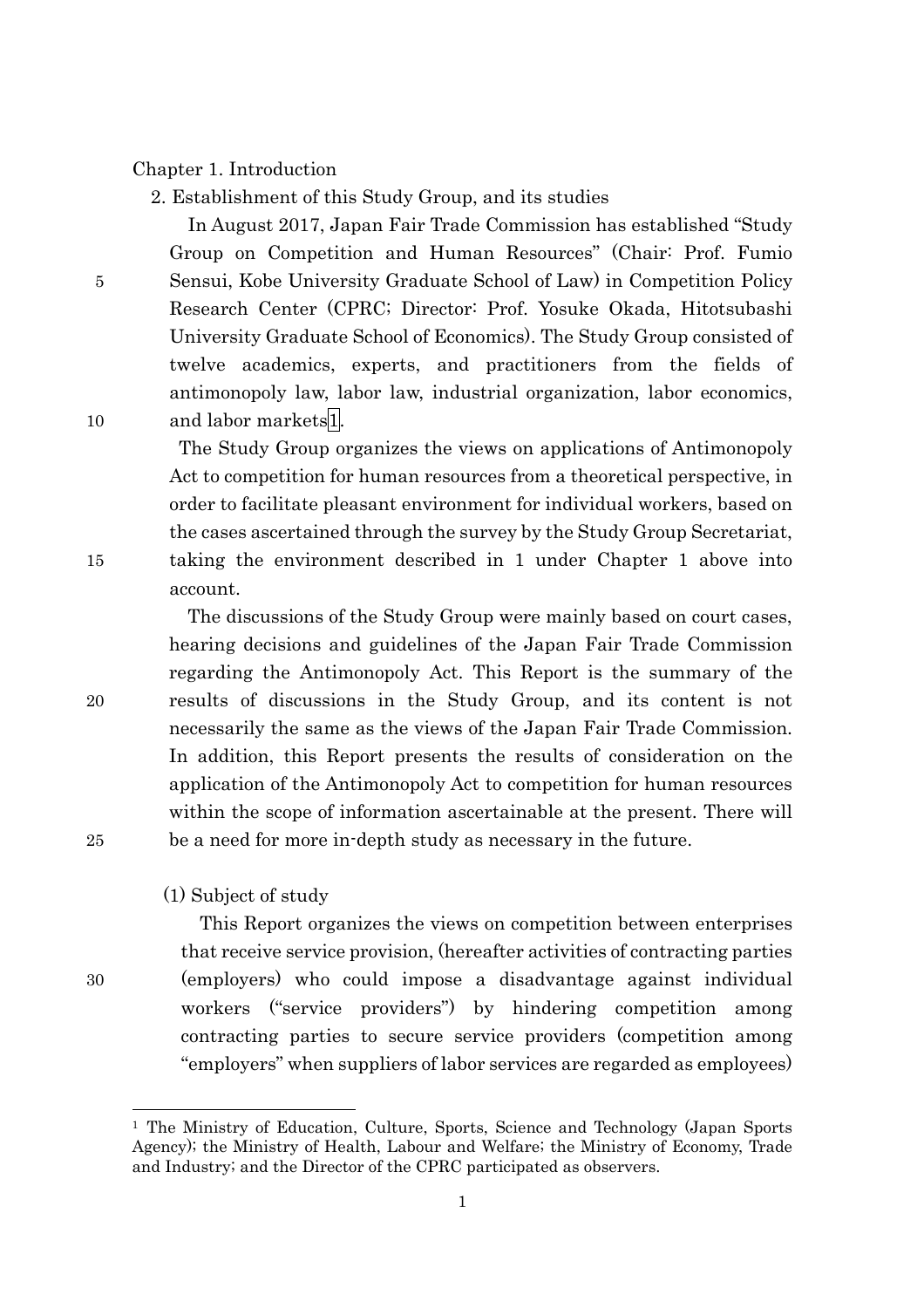under the Antimonopoly Act.

A typical example of individual workers is a "freelance worker" (e.g. system engineers, programmers, IT engineers, journalists, editors, writers, animators, designers, and consultants). Besides those 5 individual workers, a wide range of other professionals including athletes and artists were kept in mind in the Study Group's consideration. However, the scope of the consideration did not include evaluations of specific practices in particular industries and professions.

In addition, employment contracts, contracts for work, and 10 outsourcing contracts are considered as typical examples of contracts for service provision under the Civil Code. These are a series of concepts indicating the scope of the Study Group's consideration. Since not only typical contracts but also combination of a number of types of contracts or non-typical contracts are used in practice, no discussion specific to 15 each type of contracts under the Civil Code with regard to the application of the Antimonopoly Act took place.

(2) The study process

The Study Group has held the first meeting in August 2017, and by 20 February 2018 it has held six meetings in total. Its meetings included presentations by Study Group Members and reports on the results of interviews and Web-based surveys conducted by the Study Group Secretariat. Study Group members engaged in discussions based on the presentations by the members, reports by the Secretariat, and other 25 matters, and the Study Group's conclusions are summarized in this Report.

Chapter 5. Application of the Antimonopoly Act to concerted practices

1. Basic views

30 A joint decision by multiple contracting parties (employers) on the terms of trade with service providers could be considered an issue mainly from the perspective of whether such conduct restricts competition in the market for human resources (the second half of Article 3 and Article 8, Paragraphs 1, 3, and 4 of the Antimonopoly Act). A joint, artificial decision 35 on terms of trade, which should have been determined in the market for human resources, is illegal in principle because it is intended to restrict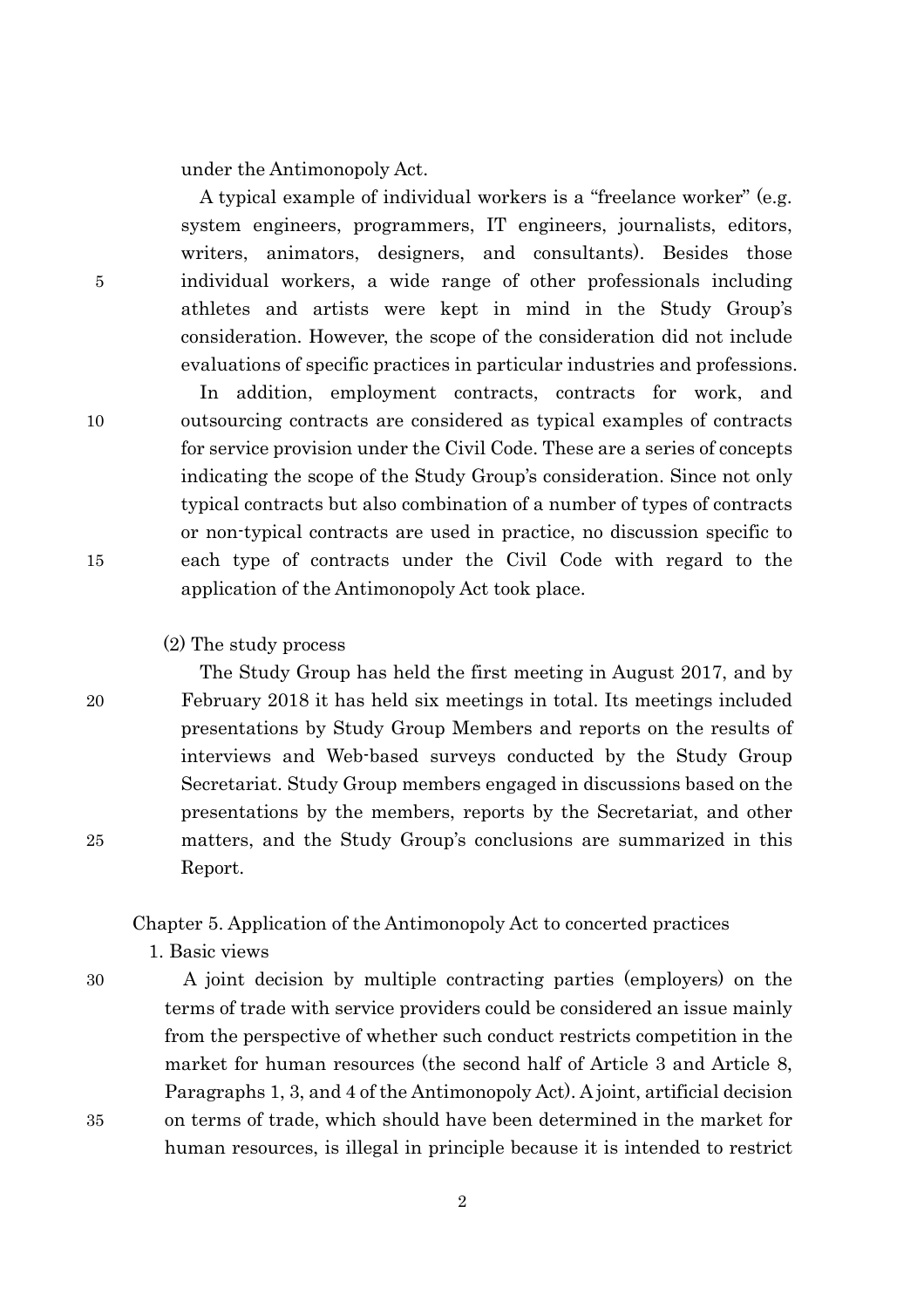competition and, as a result, has a very severe negative impact on competition.

However, depending on the type of conduct, it may have effects other than those of restricting competition, and its illegality is judged through 5 a consideration of multiple matters including whether such a concerted practice also has pro-competitive effects brought by the alleged concerted practice, social or public purposes, reasonable competitive means (in other words, whether the content and implementation method of the concerted practice are reasonable and proportionate for achieving its purposes).

10 In addition, such conduct are not always immediately considered legal when it is recognized that the conduct has pro-competitive effects (e.g., increasing benefits to consumers) in the market for human resources or the markets for goods and services. Such determination is made based on a comprehensive consideration of matters including whether the degree 15 of pro-competitive effects outweighs the counterpart of anti-competitive effects in each market.

### 2. Arrangements related to the price paid to service providers

Arrangements made jointly by multiple contracting parties (employers) 20 regarding the price paid to suppliers of certain services prevent and avoid competition for acquiring human resources among contracting parties (employers) in the market for human resources. Since price is the most important competitive means in securing human resources, such an act substantially restrains competition in the market for human resources, 25 and in principle, it becomes a problem under the Antimonopoly Act. In this case, normally, there is no room for consideration of whether such an action has pro-competitive effects, whether it has a public-benefit purpose, or whether its means are appropriate.

Even if it can be considered theoretically that, due to a reduction of the 30 prices paid for service provision are lowered below the level that would be determined through competition (i.e. competitive equilibrium), the prices paid by users/consumers for the goods and services that use the provided services will be lowered, the conduct of arranging prices paid to providers of certain services by multiple contracting parties (employers) becomes a 35 problem under the Antimonopoly Act in principle.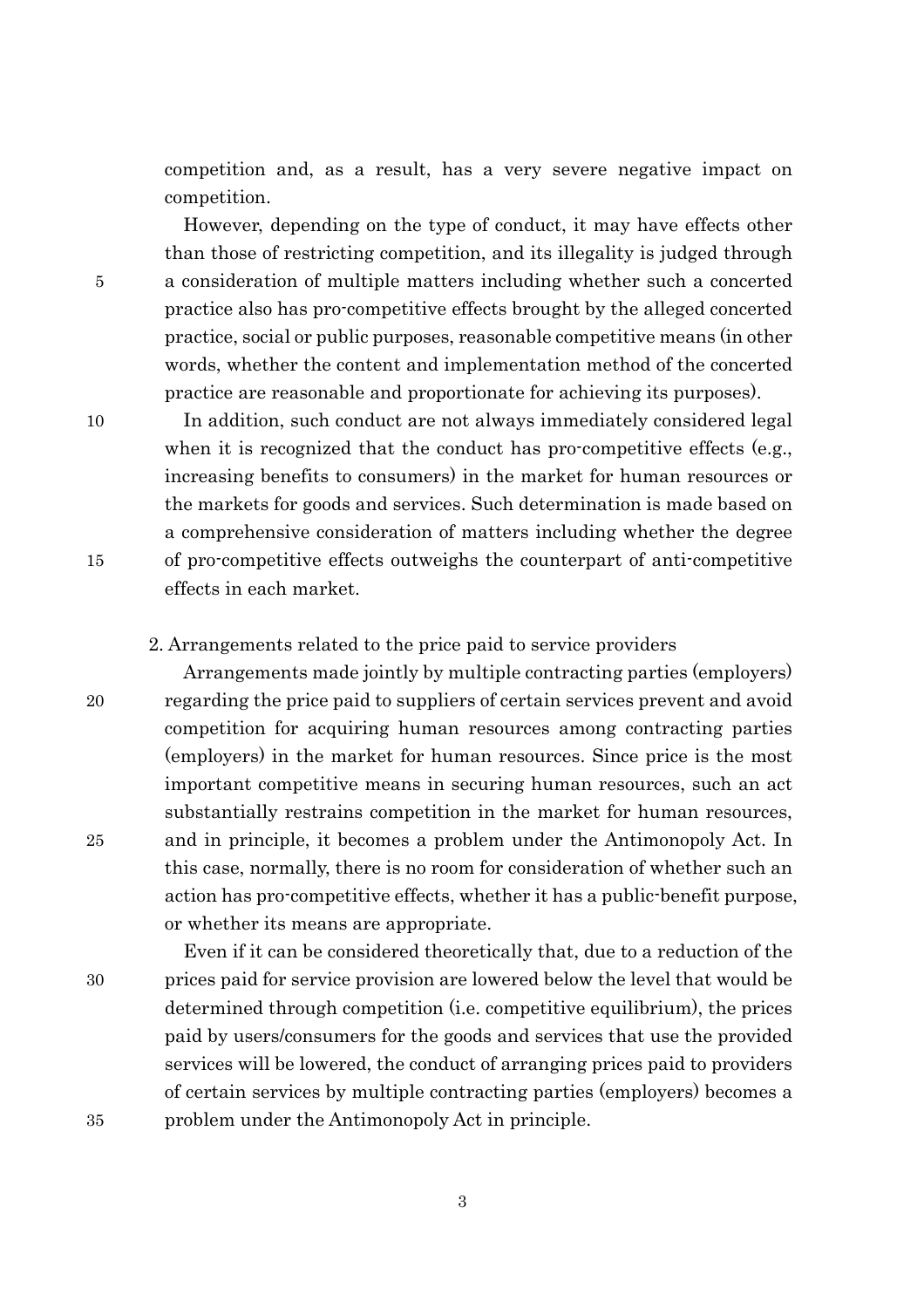#### 3. Arrangements related to transferring or switching jobs

Arrangements made jointly by multiple contracting parties (employers) to restrict transferring or switching jobs by service providers prevent and avoid competition for human resources among contracting 5 parties (employers) in the market for human resources by restricting the ability of service providers to change the parties to which they provide such services. For this reason, such arrangements may be a problem under the Antimonopoly Act<sup>[2]</sup>. In addition, such conduct could make new entry to the market more difficult because parties who intend to start 10 offering new goods or services in the markets for goods and services might not be able to secure the service providers that they need to supply goods and services. In such case, there could be a problem under the Antimonopoly Act when competition to supply goods and services to those markets is prevented.

15 The descriptions above also could apply even if the content of such an arrangement does not restrict transferring or switching jobs directly, but as a consequence, it entails effects of substantially hindering transferring or switching jobs (e.g. in a case where the content of the arrangements imposes certain disadvantages when transferring or 20 switching jobs).

In addition, the length of contract is another term of condition of service provision, and a contracting party (employer) could secure superior human resources by offering better conditions than those offered by other contracting parties (employers) through adjusting the 25 length of contracts for service provision. Accordingly, joint arrangement by multiple contracting parties (employers) of maximum or minimum lengths of contracts, resulting in uniform lengths for which providers of services are bound to contracting parties (employers), could have the effect of avoiding or preventing competition for human resources among 30 contracting parties (employers) in the market for human resources. In addition, if such conduct results in the convergence of contractual periods to a long time, new entry to the market becomes more difficult because parties who intend to start offering new goods or services in the markets for goods and services might not be able to secure the service providers

<sup>2</sup> An example from the United States is U.S. v. Adobe Systems, Inc., et al. (March 17,2011 Final Judgement).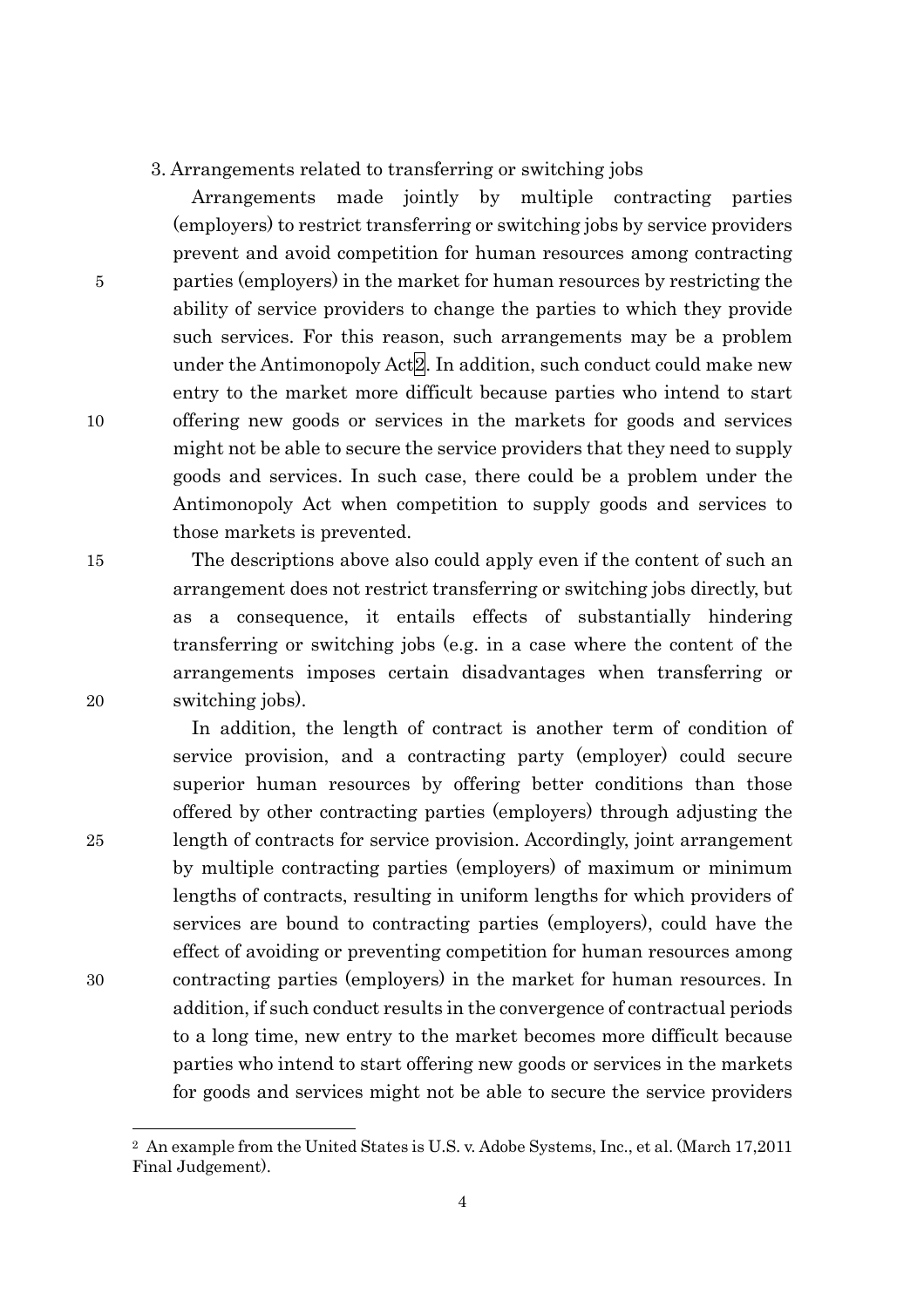that they need to supply goods and services.

On the other hand, it could be argued that arrangements on transferring or switching jobs could be intended to recover the necessary 5 costs of training; for example, the cost that contracting parties (employers) have already spent to train service providers.

Even if recovery of the training costs creates incentives to train human resources, and this may have the pro-competitive effects, there is a need to consider whether such effects outweigh its anti-competitive effects on 10 the market for human resources. Furthermore, whether such conduct becomes a problem under the law is determined based on a consideration of multiple matters including whether or not the level of training costs that the contracting party attempts to recover is appropriate; whether or not the content of the arrangements is within an extent that would be 15 appropriate for such a level of costs; and whether or not there are any means of recovering the cost of training that would be less restrictive for competition other than restriction on transferring or switching jobs. It can be considered that when multiple contracting parties (employers) arrange jointly to restrict transferring or switching jobs, it is not usually 20 the case that there are no other appropriate means to achieve the objective of recovering the cost of training.

For example, in the field of sports, a professional sports league may be able to exist as a business only when multiple sports clubs work jointly, 25 and in such a case, it may be argued that concerted practices among the clubs to restrict transfer of players are intended to maintain and improve the quality of services provided to consumers, through making the professional league more appealing.

This could be understood as an argument that, even though it restricts 30 competition in the market for human resources, this would encourage competition in the markets for goods and services, and also would encourage competition in the market for human resources ultimately<sup>[3]</sup>. An assessment on such a case should be based on a comprehensive

<sup>&</sup>lt;sup>3</sup> See Guidelines Concerning Joint Research and Development under the Antimonopoly Act (April 20, 1993, Japan Fair Trade Commission), 1-2 (2); U.S. FTC, DOJ (2000), Antitrust Guidelines for Collaborations Among Competitors, p. 6.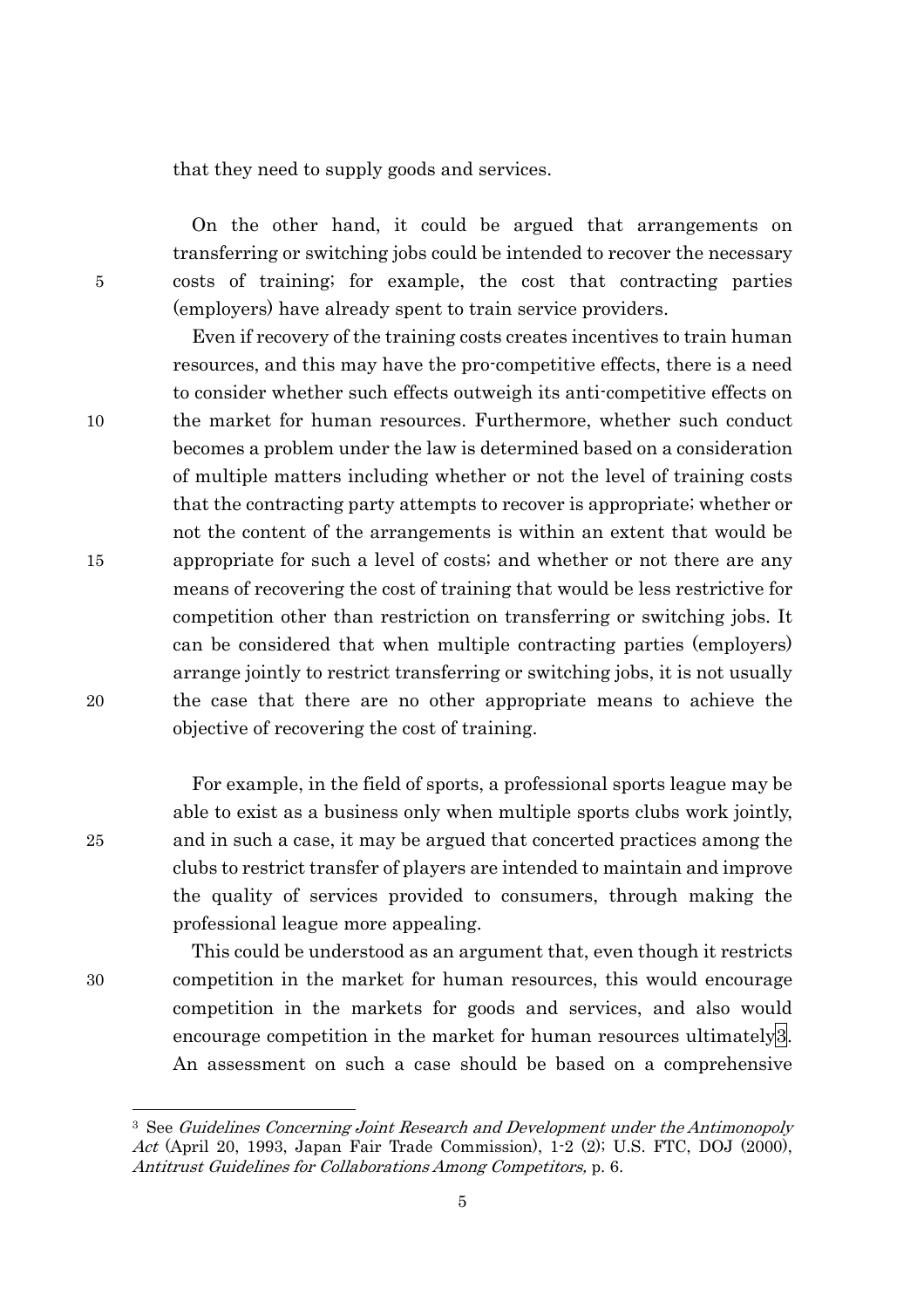consideration of matters such as whether or not such conduct to restrict transfer is essential to achieve the purpose mentioned above, the degree of the pro-competitive effect in the markets for goods and services (e.g., increased benefit to consumers), and whether the pro-competitive effects 5 outweigh its anti-competitive effects in the market for human resources. Moreover, the reasonability of the contents and the means (i.e. whether or not the means are proportionate to the objective and whether or not there are any other means to achieve the objective that would be less restrictive for competition) is also taken into account in the consideration.

4. Arrangements on qualifications and standards required of service providers

In some cases, an organization such as a trade association might establish certain qualifications or standards for the service providers to 15 supply certain goods and services. While such conduct is considered not to present any particular issues under the Antimonopoly  $Act4$  in general, it could be a problem depending on the content and the type of the conduct. Setting qualifications and standards required for service providers could impede competition in the markets for goods and services by, for example, 20 making it more difficult to supply goods and services to those markets for enterprises that are unable to secure sufficient human resources who satisfy the prescribed qualifications or standards.

Whether or not arrangements for qualifications and standards impede competition in markets for goods and services is determined based on (i) 25 whether or not the arrangements improperly impede the benefits of users in markets for goods and services; (ii) whether they are improperly discriminatory among contracting parties (employers); and (iii) whether they are within a scope that can be considered reasonably necessary in light of an appropriate purpose, such as aligning with public benefits.

 $\overline{a}$ 

10

30 In conducting activities related to arrangements for qualifications and standards, it is desirable that trade associations and other organizations provide sufficient opportunities for hearing the opinions of related contracting parties (employers) and service providers, and exchange

6

<sup>4</sup> Guidelines Concerning the Activities of Trade Associations under the Antimonopoly Act (October 30, 1995, Japan Fair Trade Commission) ("Guidelines Concerning the Activities of Trade Associations" hereinafter), 2-7 (2)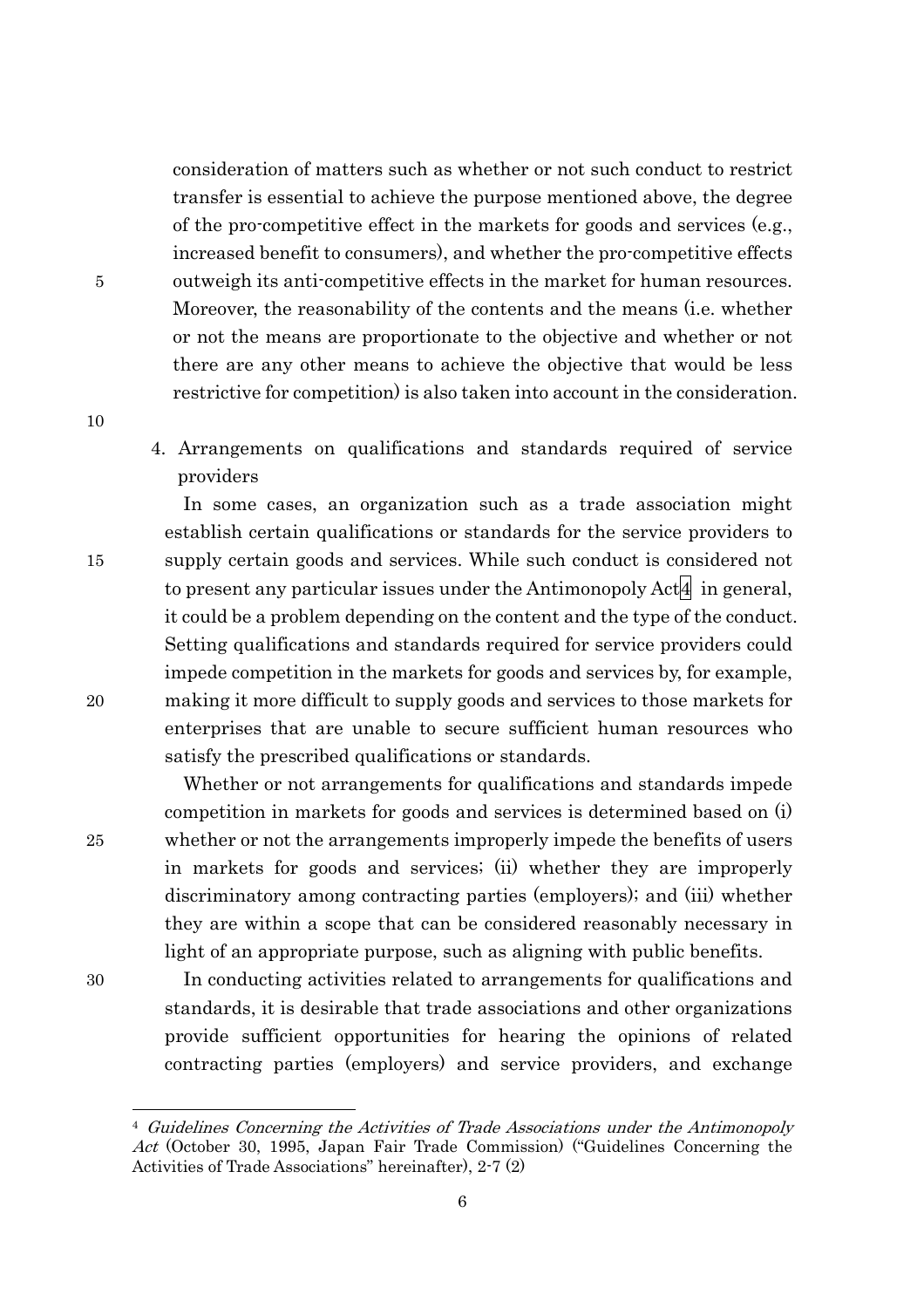opinions with the users of goods and services, knowledgeable third parties, and others.

A use of and a compliance with such arranged qualifications and standards should be subject to voluntary decisions. If the trade 5 associations or other organizations coerce such use and compliance on contracting parties (employers), then, in general, the arrangements could become a problem under the Antimonopoly Act<sup>5</sup>.

# 5. Exchange of information among contracting parties (employers)

10 In activities to secure human resources, exchanging past information and objective information (not on important competitive means such as rates and prices for current or future business activities) would not directly become a problem under the Antimonopoly Act if such an information exchange does not serve a purpose such as setting common 15 benchmarks for current or future prices among contracting parties (employers)6. However, if such an information exchange serves to form an effective agreement among contracting parties (employers) concerning the conduct described under Paragraphs  $2-4$  of the chapter 5 above  $7$ , then it could become a problem under the Antimonopoly Act.

20

Chapter 6. Application of the Antimonopoly Act to unilateral conduct

1. Basic concepts

 Conduct by contracting parties in the market for human resources could have an effect on competition in the market for human resources or 25 an effect on competition in markets for goods and services. In light of the fact that the Antimonopoly Act is intended ultimately to be in the interests of protecting benefits of general consumers (see Article 1 of the Antimonopoly Act), this section will discuss negative effects, which are caused by acts through the process of securing human resources, from the 30 perspective of reduction in free competition in markets for goods and

<sup>5</sup> Guidelines Concerning the Activities of Trade Associations. 2-7 (2) a.

<sup>6</sup> Under the Antimonopoly Act, in principle acts of collection and provision of information on prices for consumers and others and provision of data on the quality of goods or services for which comparison by price is difficult are not considered violations of the law (Guidelines Concerning the Activities of Trade Associations, 2-9 (3), 9-5; 2-9 (3), 9-6). Similar acts in exchange of information among contracting parties (employers) are not problematic under the Antimonopoly Act.

<sup>7</sup> Guidelines Concerning the Activities of Trade Associations, 2-9 (2).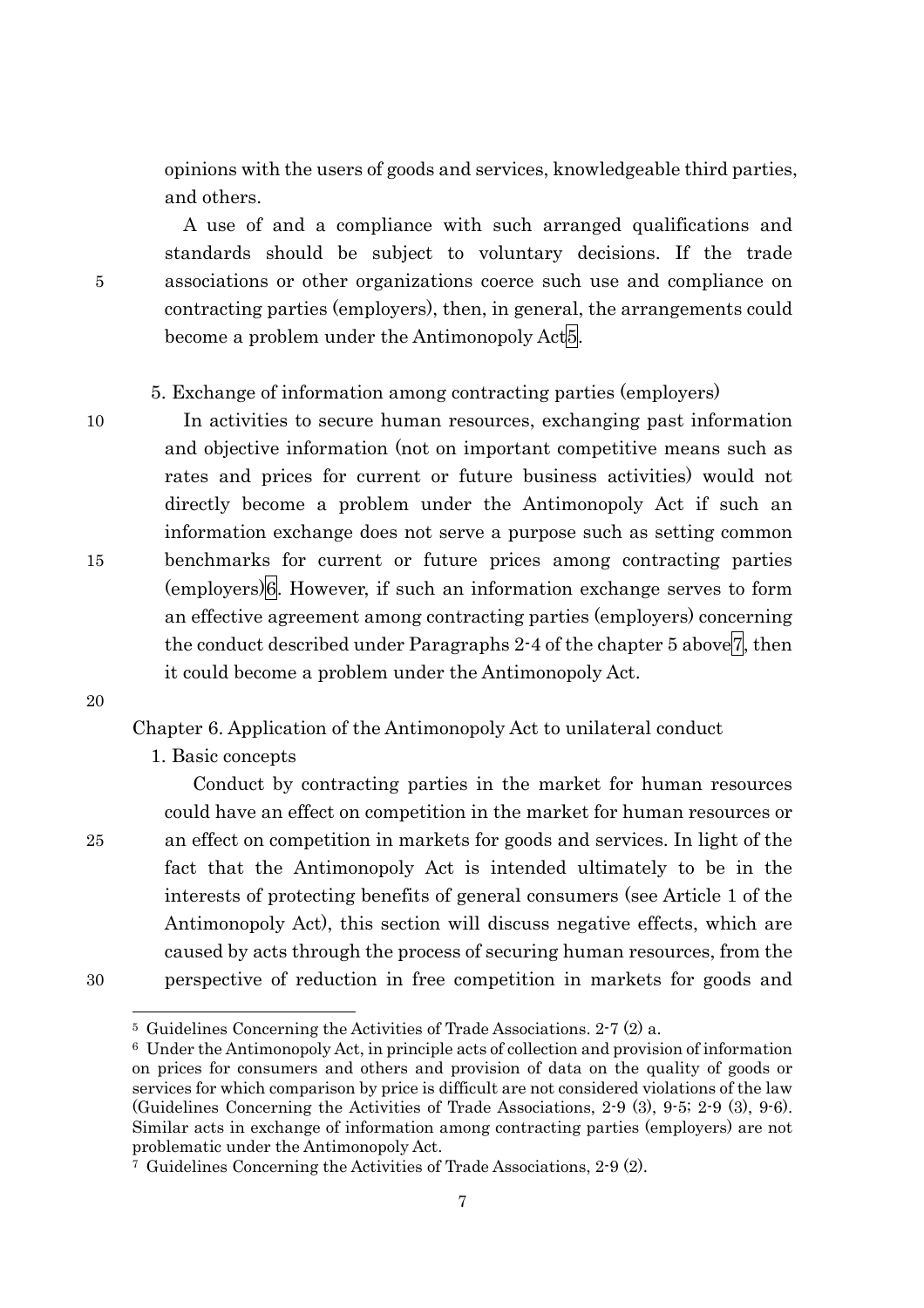services and of substantial restraint of competition, negative effects of such conduct from the perspective of unfairness of competitive means in market of human resources, and lastly, negative effects of such conduct from the perspective of misuse of a superior bargaining position.

5

(1) Consideration from the perspectives of reduction in free competition and substantial restraint of competition

A case in which a contracting party restricts or prohibits service providers from service provision to other contracting parties or supply 10 of goods and services to markets for goods and services in which the contracting party itself is active could become a problem under the Antimonopoly Act in the following cases; (i) When such restriction or prohibition tend to make it difficult for other contracting parties to supply goods and services by making it impossible for them to secure 15 the service providers needed to supply the goods and services or by increasing the costs of service providers, or (ii) When such restriction or prohibition tend to make it difficult for service providers to start supplying goods or services or decrease opportunities for trade, because reduction in free competition or substantial restraint of competition in 20 markets for goods and services arises. (see Antimonopoly Act Article 2, Paragraph 5 of the Antimonopoly Act and the latter sentence of Designation 2, Paragraph 11, Paragraph 12, etc. of the Designation of Unfair Trade Practices [Fair Trade Commission Public Notice No. 15 of 1982; "Designation of Unfair Trade Practices" hereinafter])

25 Normally, reduction in free competition or substantial restraint of competition can be considered more likely to occur when the scope of service providers subject to restrictions or obligations is broader or the necessity or importance of the service providers subject to such restrictions or obligations is higher in markets for goods and services. 30 In addition, such likelihood is considered to become higher in a case where multiple contracting parties independently, without any kind of arrangements among them, do such conduct simultaneously than when only one contracting party takes that conduct.

For this reason, reduction in free competition and substantial 35 restraint of competition in markets for goods and services are generally considered more likely to occur in cases where a contracting party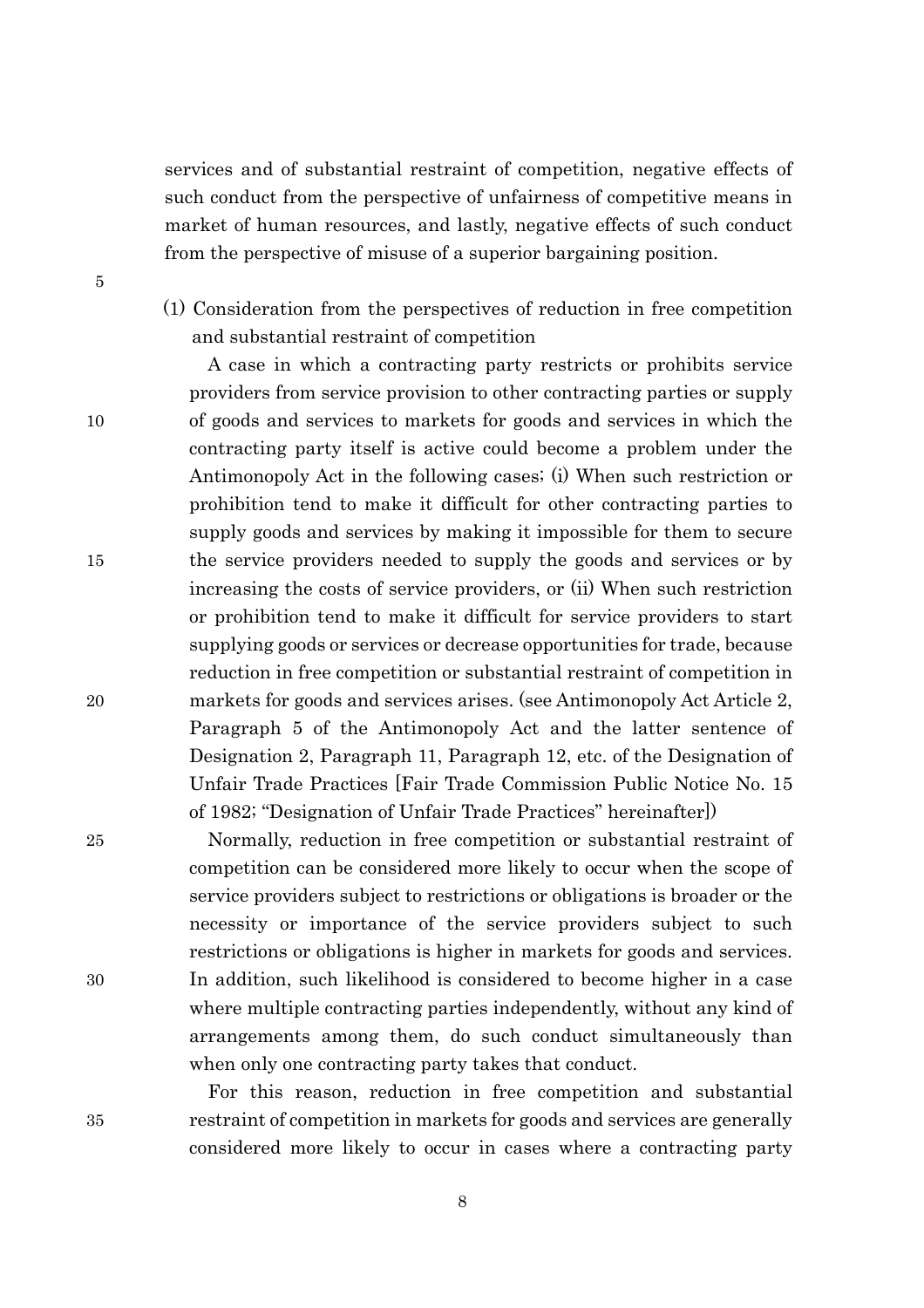doing such conduct has a high shares in the markets for goods and services<sup>8</sup>. However, since such restrictions and obligations on service providers take place in the market for human resources, and it can be considered that, in many cases, market share in markets for goods and 5 services is not related directly to the effect or degree of restrictions or obligations in the market for human resources, the likelihood of reduction in free competition or substantial restraint of competition arising in markets for goods and services needs to be considered on a case by case base in accordance with the conditions when alleged 10 conduct was carried out.

There are also matters that should be considered comprehensively for alleged conduct, such as whether or not the alleged conduct has procompetitive effects (and furthermore, as necessary, a comparison of 15 pro-competitive effects with its anti-competitive effects) or purposes of public benefit, and whether they are reasonable as means. In doing so, since reduction in free competition or substantial restraint of competition mentioned above takes place in markets for goods and services, and users and consumers in markets for goods and services 20 suffer such negative effects, consideration would not be given to whether or not sufficient compensatory measures (i.e., payment of prices etc.) have been implemented for such restrictions or obligations on service providers.

25 (2) Consideration from the perspective of unfairness of competitive means To enable competition for human resources among contracting parties by offering better terms of trade than other contracting parties related to the securing of service providers, it is essential that service

30 the terms of trade offered by contracting parties. A necessary

providers determine with whom to contract accurately understanding

 $\overline{a}$ 8 Regarding conduct that tends to be illegal as unfair trade practices when carried out by "an influential enterprise (contracting party) in a market," such as "restriction on dealings with competitors, etc.", "in cases an enterprise (contracting party) which has a market share of 20% or less or a new entrant commits any said action, it does not usually tend to impede fair competition and therefore is not illegal" (Guidelines Concerning Distribution Systems and Business Practices Under the Antimonopoly Act [July 11, 1991, Japan Fair Trade Commission Secretariat], Part 1, 3 (4)) (Note that "(contracting parties)" in the quotes above was added when citing them in this Report.)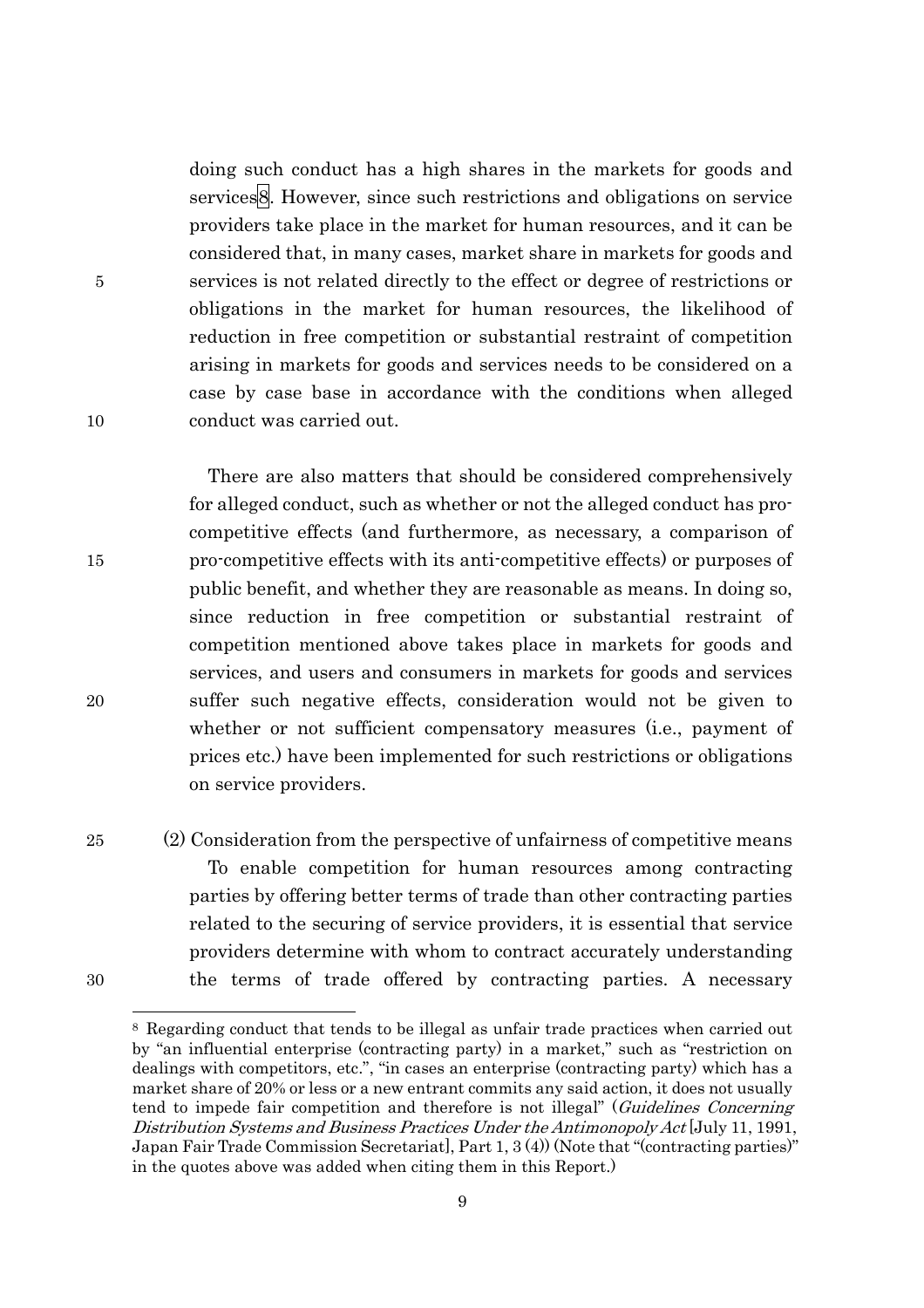precondition for this is that service providers sufficiently understand information on conditions related to service provision.

However, since service providers have access to less information than contracting parties and, since they are weaker in terms of 5 negotiating power, service providers may not be provided with sufficient information by contracting parties, which makes difficult to maintain the precondition above. If contracting parties offer to service providers inaccurate terms of trade, or if carry out a transaction without sufficiently clarifying terms of trade, resulting in preventing 10 service providers from trading with other contracting parties, then such situations could become a problem under the Antimonopoly Act. In such a case, even if the contracting party later compensates for the difference by modifying the actual terms of trade to match those described in advance, the fact of the problems described above having 15 arisen remains unchanged, and for this reason, it is thought that consideration would not be given to whether or not the compensatory measure of supplementation has been implemented.

In addition, conditions related to service provision could include contents that restrict the provision of services to other contracting 20 parties, or oblige not to provide their services to other contracting parties against service providers. In such a case, if conduct such as offering inaccurate terms of trade and not sufficiently clarifying terms of trade against service providers is done, the problem would be more severe than in a case in which similar acts were taken in competition 25 related to ordinary goods and services in the sense that such restrictions and obligations on the provision of services would limit the freedom of choice for service providers, and therefore, these acts are more likely to result in a problem under the Antimonopoly Act (see Designation 14 of Unfair Trade Practices).

30

(3) Consideration from the perspective of abuse of a superior bargaining position

Since service providers have access to less information than contracting parties and have weaker negotiating power, in some 35 situations, contracting parties might not provide sufficient information to service providers. This makes it difficult to maintain the basis for

10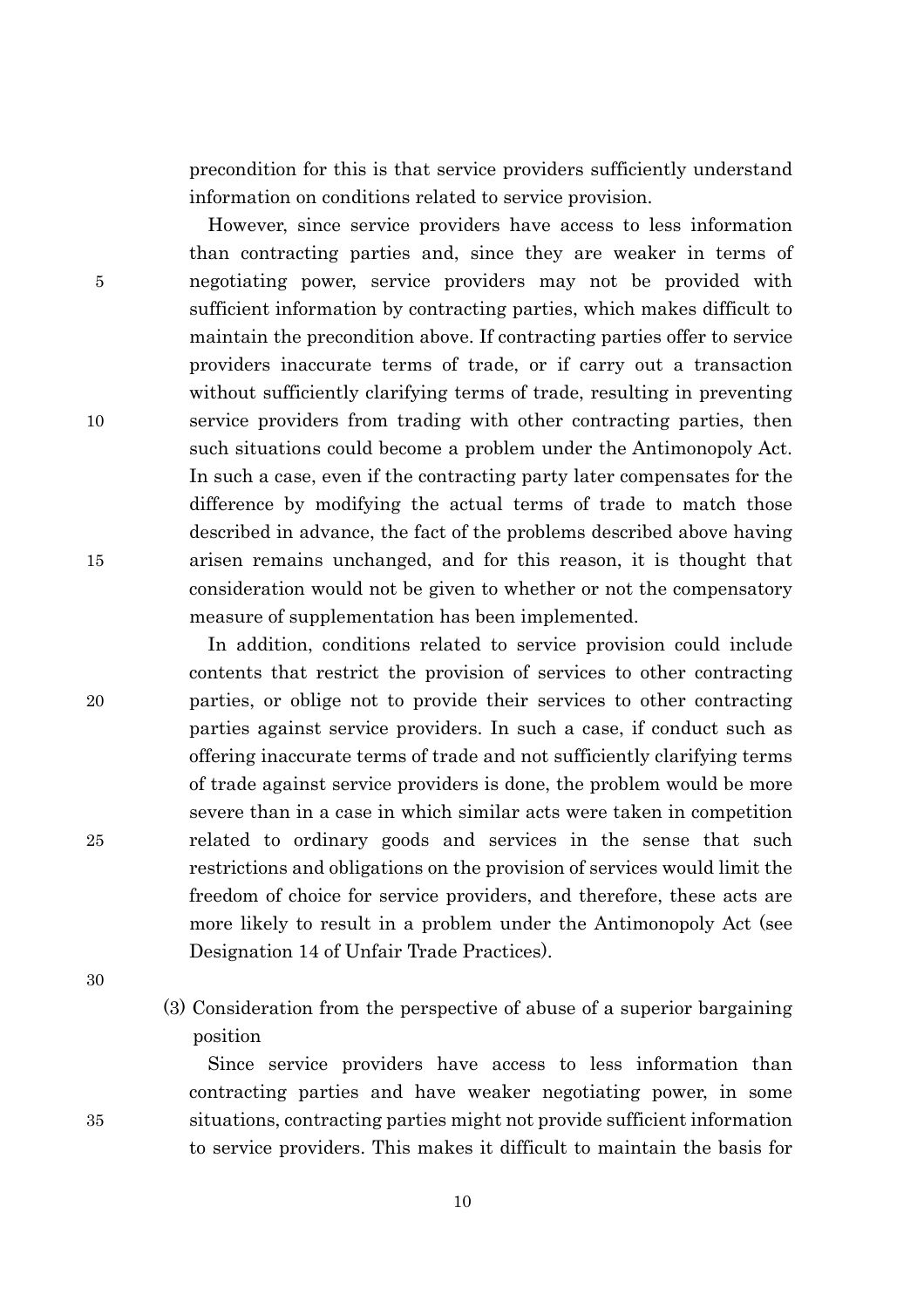free competition in which service providers can choose their transaction counterparties and terms of trade freely and autonomously. Conduct that could become a problem as abuse of superior bargaining position are those in which an enterprise takes an advantage of its 5 superior bargaining position in a transaction to establish terms of trade disadvantageous to the trading party. A precondition of such conduct is that contracting parties has a superior bargaining position over service providers.

A case in which contracting parties have a superior bargaining 10 position over service providers is one in which a difficulty in the continuation of transactions with the contracting party would result in a severe business difficulty to the service provider  $9$ , and for this reason the service providers are forced to accept requests from the contracting party that would be disadvantageous to service providers. Judgment of 15 whether such a situation applies is made through a comprehensive consideration of the following specific facts; (i) the degree of dependence of the service providers on the contracting party in their business, (ii) the contracting party's position in the market, (iii) the possibility of switching the trading party by the service providers, and 20 (iv) other specific facts that show transactions with the contracting party are necessary for the service providers.

A distinctive property of the market for human resources is the fact that while transactions between enterprises are quite common in markets for goods and services, in market for human resources, 25 contracting parties normally are enterprises while service providers tend to be individuals. This property could affect an opportunity for service providers to make judgments freely and autonomously based on their own benefits and costs through means such as negotiation with contracting parties on service provision based on sufficient 30 information. Whether or not such a superior bargaining position applies is determined specifically on a case by case basis, through a

<sup>9 &</sup>quot;The act of abuse of a dominant bargaining position is often conducted against the backdrop of continuous business relations, but is occasionally conducted among firms without continuous business relations [between a contracting party and a service provider in the context of this Report..." (Guidelines Concerning Abuse of a Dominant Bargaining Position in Service Transactions under the Antimonopoly Act [March 17, 1998, Japan Fair Trade Commission], 1-1 {Note 5}])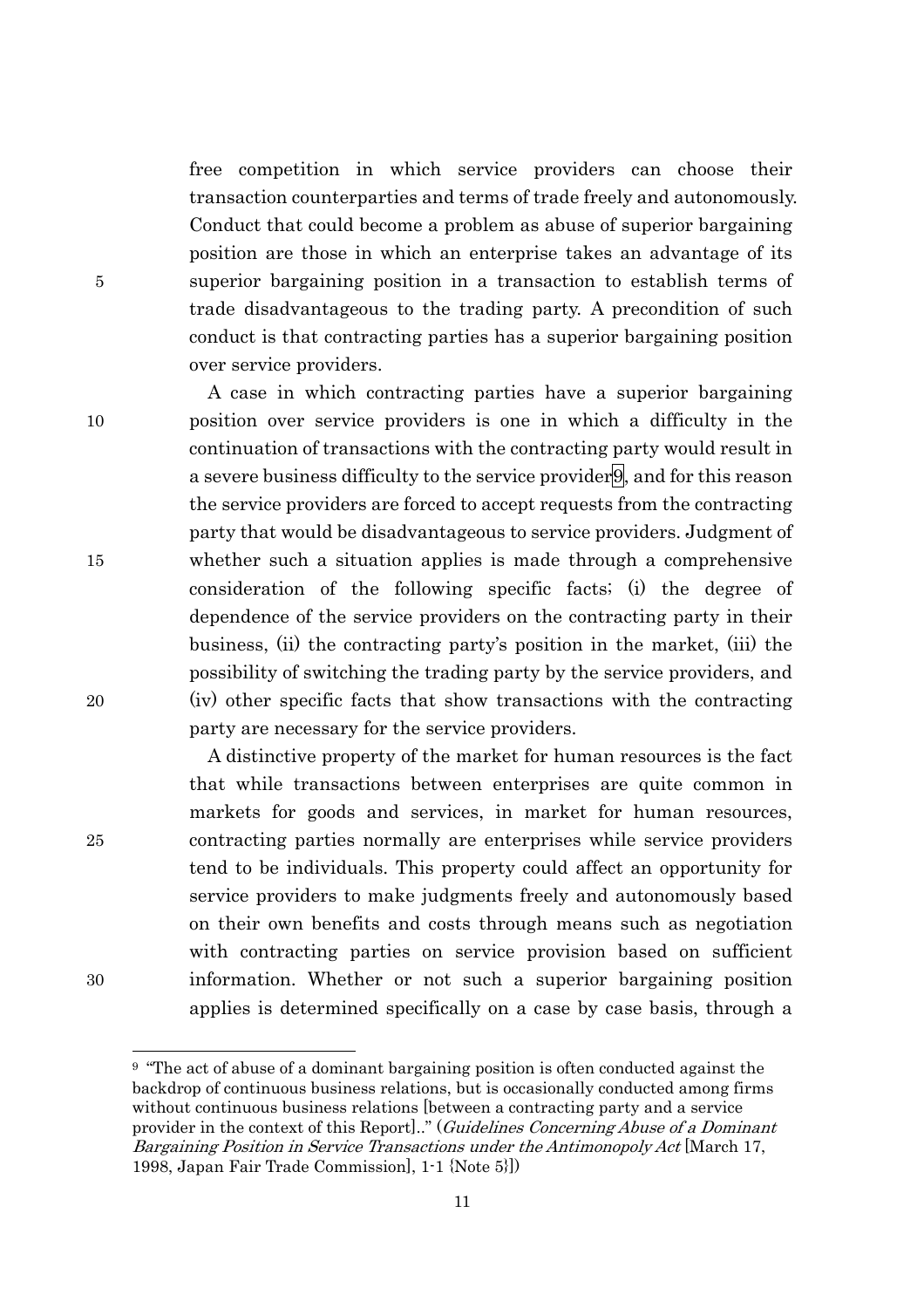comprehensive consideration of the factors described under (i)-(iv) above, including the properties described in this paragraph and other potential circumstances.

In this way, if a contracting party who has a superior bargaining 5 position over a service provider imposes a disadvantage on the service provider improperly, it could become a problem under the Antimonopoly Act (see Article 2, Paragraph 9, Subparagraph 5, B and C of the Antimonopoly Act)10.

10 When, in such a case, the disadvantage includes restrictions on service provision to other contracting parties or obligations not to supply services to other contracting parties against service providers, the likelihood to be a problem under the Antimonopoly Act would be higher than in a case in which similar conduct were taken in 15 competition for goods and services in the sense that the freedom of choice of service providers is restrained. In such a case, if compensatory measures have been taken, then that fact and the content and level of such measures are considered.

#### 20 2. Confidentiality obligations and non-compete obligations

In some cases, contracting parties impose on service providers confidentiality obligations that prohibit them from revealing trade secrets such as technical or client information or other confidential information learned in the process of providing services to the 25 contracting party (hereinafter collectively referred to as "trade secrets etc."). In addition, an employer may impose confidentiality obligations on an employee leaving its employment in order to prevent divulging confidential information learned during his or her period of employment

<sup>&</sup>lt;sup>10</sup> "The risk of impeding fair competition are identified case-by-case, considering factors including the degree of the disadvantage at issue and the extensiveness of the act. For example, the act is likely to be found to impede fair competition [1] when the party having superior bargaining position organizationally imposes a disadvantage on a large number of transacting parties, or [2] when the party having superior bargaining position imposes a disadvantage only on a specific transacting party, but the degree of disadvantage is high or such act, if left unaddressed is likely to be carried out to other transacting parties.." (Guidelines Concerning Abuse of a Superior Bargaining Position under the Antimonopoly Act [November 30, 2010, Japan Fair Trade Commission] ["Guidelines Concerning Abuse of a Superior Bargaining Position" hereinafter], 1-1)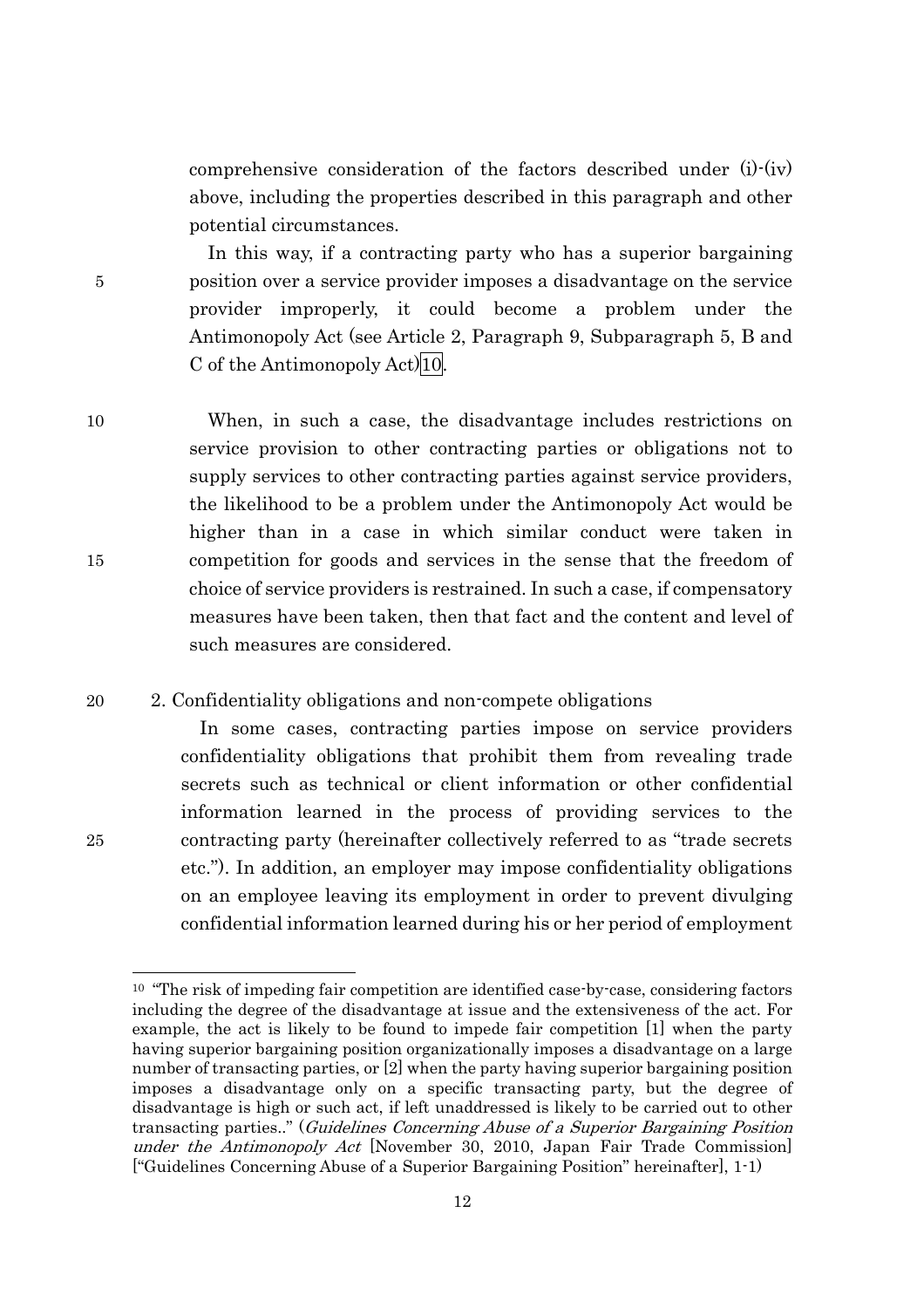after the employee leaves the company. In general, confidentiality obligations are intended to prevent divulging of trade secrets etc., and they have a pro-competitive effect in the market for human resources by, for example, enabling contracting parties (employers) to engage in 5 transactions without worry of information leakage, and by improving the skills of service providers as contracting parties (employers) are able to provide service providers with expertise and detailed information corresponding to trade secrets etc (encouraging demand for human resources and improving goods and services supplied). They also have a 10 pro-competitive effect in markets for goods and services through means such as stimulating business activities by protecting the trade secrets of contracting parties (employers) and so on. For these reasons, the imposition of confidentiality obligations within a scope that is considered reasonably necessary for this purpose (the reasonability of 15 the means are recognized) does not directly present any problems under the Antimonopoly Act.

In order to secure the efficacy of confidentiality obligations, conduct that restricts transactions with other contracting parties may take place due to a high likelihood of violation of confidentiality obligations, 20 and such conduct does not directly present issues under the Antimonopoly Act as long as they are limited to a reasonably necessary scope as described above.

However, if such conduct could restrain the provision by service providers (including workers who have left employment) of services to 25 other contracting parties (employers), making the supply of goods and services and new entry difficult through making it impossible for other contracting parties to secure the service providers that they need to supply goods and services to the markets for goods and services, or increasing costs to secure service providers, then such conduct could 30 become a problem under the Antimonopoly Act from the perspective of reduction in free competition.

In addition, contracting parties may impose obligations not to provide services to their competitors for a certain period of time after the end of 35 the contract on provision of services. Also, employers, in some cases, will impose non-compete obligations on workers who are leaving their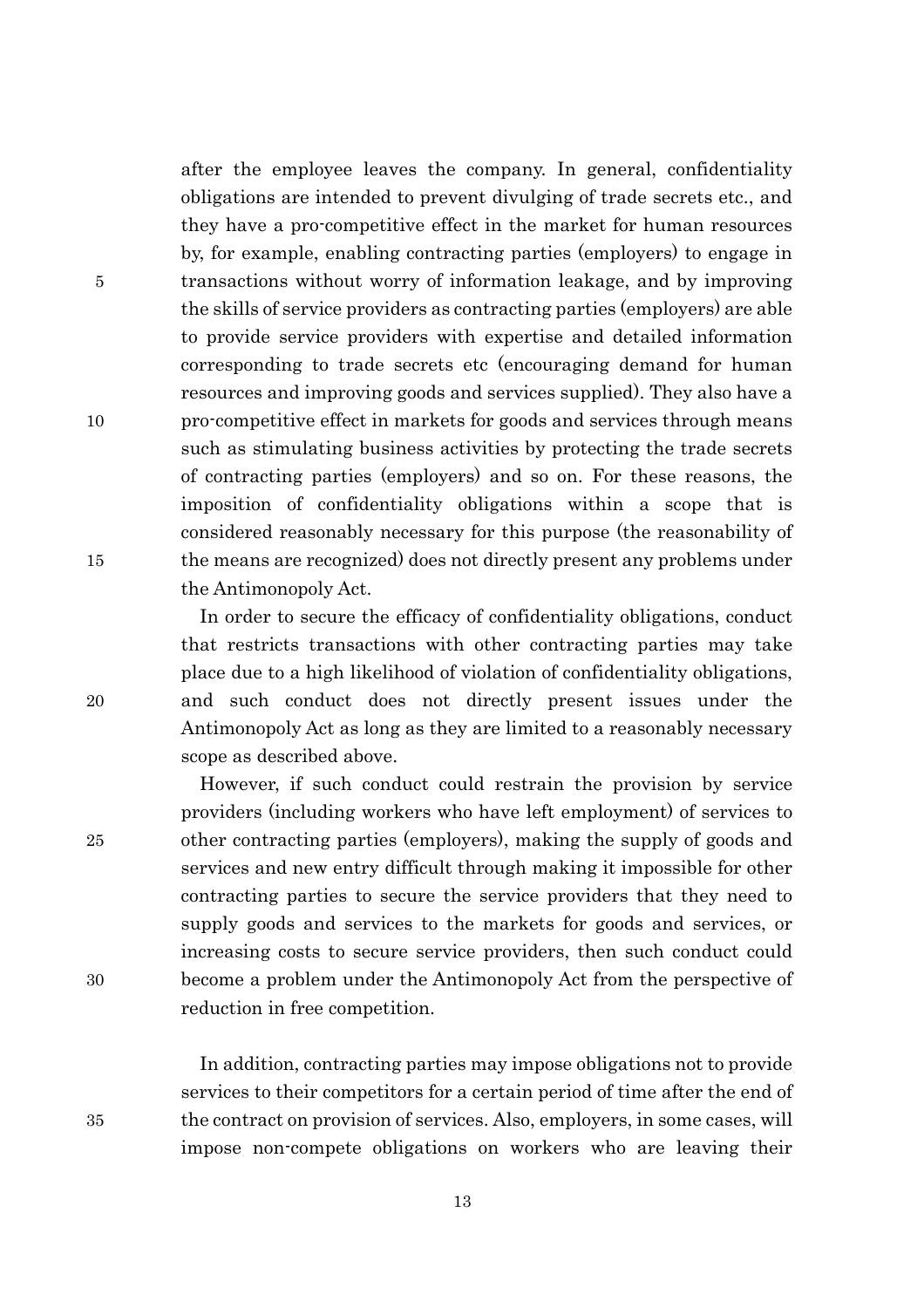employment by prohibiting them from engaging in businesses in competition with the employers or beginning employment with competing companies, in order to prevent the leakage of trade secrets etc. after leaving employment. These non-compete obligations are 5 imposed for purposes similar to those of confidentiality obligations described above and generally have a pro-competitive effect in markets for goods and services, and when imposed within a scope considered reasonable in light of these purposes, they do not directly present any issues under the Antimonopoly Act.

10 However, since non-compete obligations restrict service providers from becoming competitors to contracting parties (employers) (i.e., by service providers going into business independently on their own) and prohibit or restrict service providers from employment by or provision of services to competitors, even though the content of these obligations 15 differs from those of the confidentiality obligations described above, they do resemble confidentiality obligations in that they restrict the provision of services by service providers to other contracting parties (employers). For this reason, such conduct could have effects such as making it difficult for service providers subjected to non-compete 20 obligations to begin the supply of new goods and services in markets for goods and services, or making it difficult to enter the market through impeding other contracting parties from securing the service providers that they need to supply goods and services to the markets for goods and services or increasing the costs to secure service providers. In such 25 a case, the broader the scope of parties subject to non-compete obligations or of competitors unable to secure service providers, the broader or longer the content or period of confidentiality obligations/non-compete obligations in light of their purpose, or the larger the number of contracting parties (employers) imposing these 30 obligations simultaneously, the likelihood to become a problem under the Antimonopoly Act becomes higher.

Even if the content and period of confidentiality obligations/noncompete obligations itself cannot be recognized as excessive directly because it does not deviate from the content of ordinary such obligations, 35 it could become a problem under the Antimonopoly Act when the content of such restrictions is abstract, rather than specific and limited,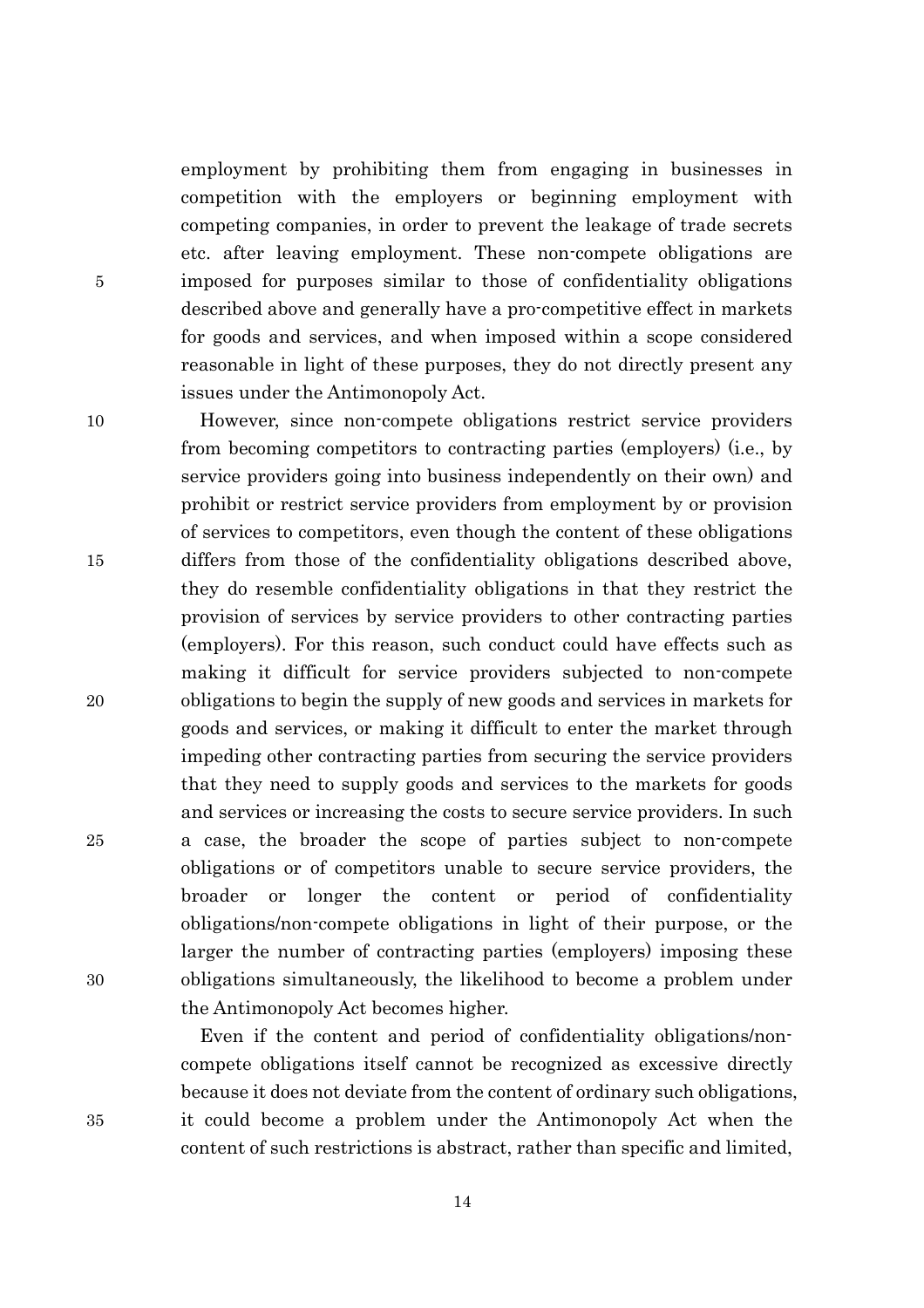and there is room for its overly broad interpretation by contracting parties (employers).

These also could lead to issues from the perspective of unfairness of 5 competitive means. Since confidentiality obligations and non-compete obligations restrict transactions between service providers and other contracting parties competing with the contracting parties (employers) implementing such obligations, they affect competition for human resources among contracting parties. In such a case, if contracting 10 parties (employers) describe to service providers the content of such obligations in a way that differs from actual circumstances or does not sufficiently clarify the content of obligations in advance, and service providers therefore accept such obligations, then they could become a problem under the Antimonopoly Act.

Furthermore, they also could present issues from the perspective of abuse of superior bargaining position. These obligations impose a disadvantage on service providers by depriving service providers of opportunities to supply services to other contracting parties (employers). 20 For this reason, if confidentiality obligations or non-compete obligations imposed by contracting parties (employers) deemed to be in superior bargaining positions against the subjects of such obligations impose disadvantages on service providers improperly, then they could become a problem under the Antimonopoly Act.

25 Whether or not such obligations impose disadvantages improperly is judged based on a consideration of matters such as whether or not the content or period of these obligations is excessive in light of their purposes, the degree of the disadvantages imposed on service providers, whether or not any compensatory measures have been taken and the 30 levels thereof, decision process including whether or not sufficient discussions took place with transaction counterparties (service providers) prior to the imposition of such obligations, whether the obligations are discriminatory compared to the terms of trade imposed on other counterparties (service providers), and their deviation from 35 ordinary non-compete obligations and confidentiality obligations.

15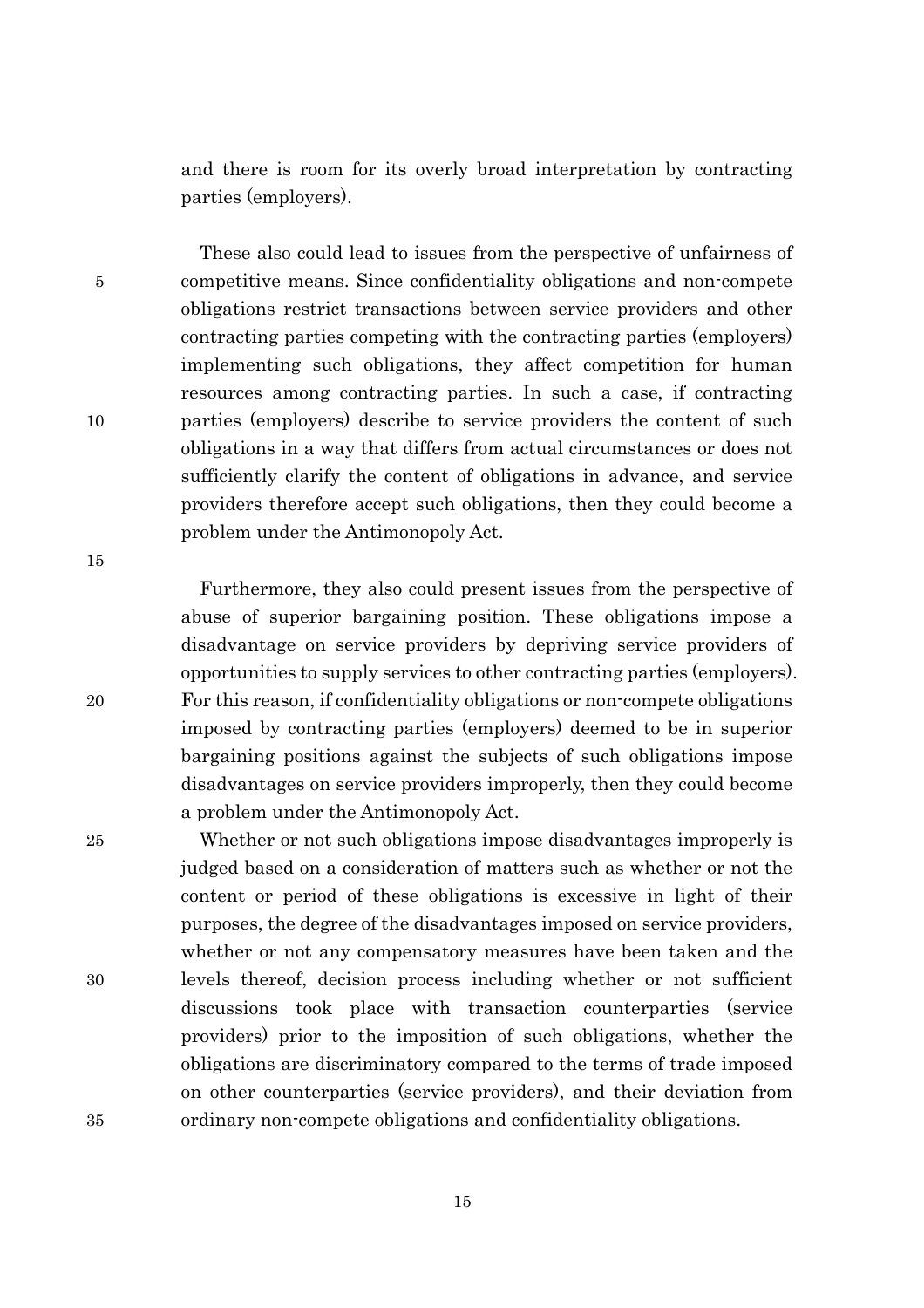### 3. Exclusive obligation

In some cases, contracting parties impose on service providers an obligation to transact with them only ("exclusive obligation" hereinafter) and restrict service providers from service provision to other contracting 5 parties. Contracting parties impose exclusive obligations on service providers for the purpose of, for example, having suppliers devote themselves exclusively in order to secure necessary labor services to supply goods and services in market, or recovering the costs of training by the contracting parties to teach service providers specific expertise, 10 skills, etc. For these reasons, an exclusive obligation could, in general, have pro-competitive effects in the market for human resources and markets for goods and services such as enabling contracting parties to invest service providers through training them (improving their capabilities as human resources), which stimulate the business activities 15 of contracting parties. Imposition of an exclusive obligation within a scope that is deemed reasonably necessary for these purposes above (including the reasonability of the competitive means employed) would not directly present any issues under the Antimonopoly Act.

However, in cases such as when an exclusive obligation that exceeds 20 the scope necessary for this purpose might make it difficult for other contracting parties to supply goods and services through impeding them from securing service providers they need to supply goods and services to markets for goods and services or raising the costs, then, an exclusive obligation could become a problem under the Antimonopoly Act from the 25 perspective of reduction in free competition. In such a case, the broader the scope of other contracting parties unable to secure service providers due to the exclusive obligation, the more the content or period of the exclusive obligation (or the period over which service provision is assumed to continue in a case where even after the end of the 30 contractual period the supplier continues to provide services through renewal of the contract on service provision, including the exclusive obligation, by the judgment of the contracting party alone) exceeds what would be proportionate to its purpose, or the larger the number of contracting parties imposing such obligations simultaneously, the more 35 likely it is to become a problem under the Antimonopoly Act.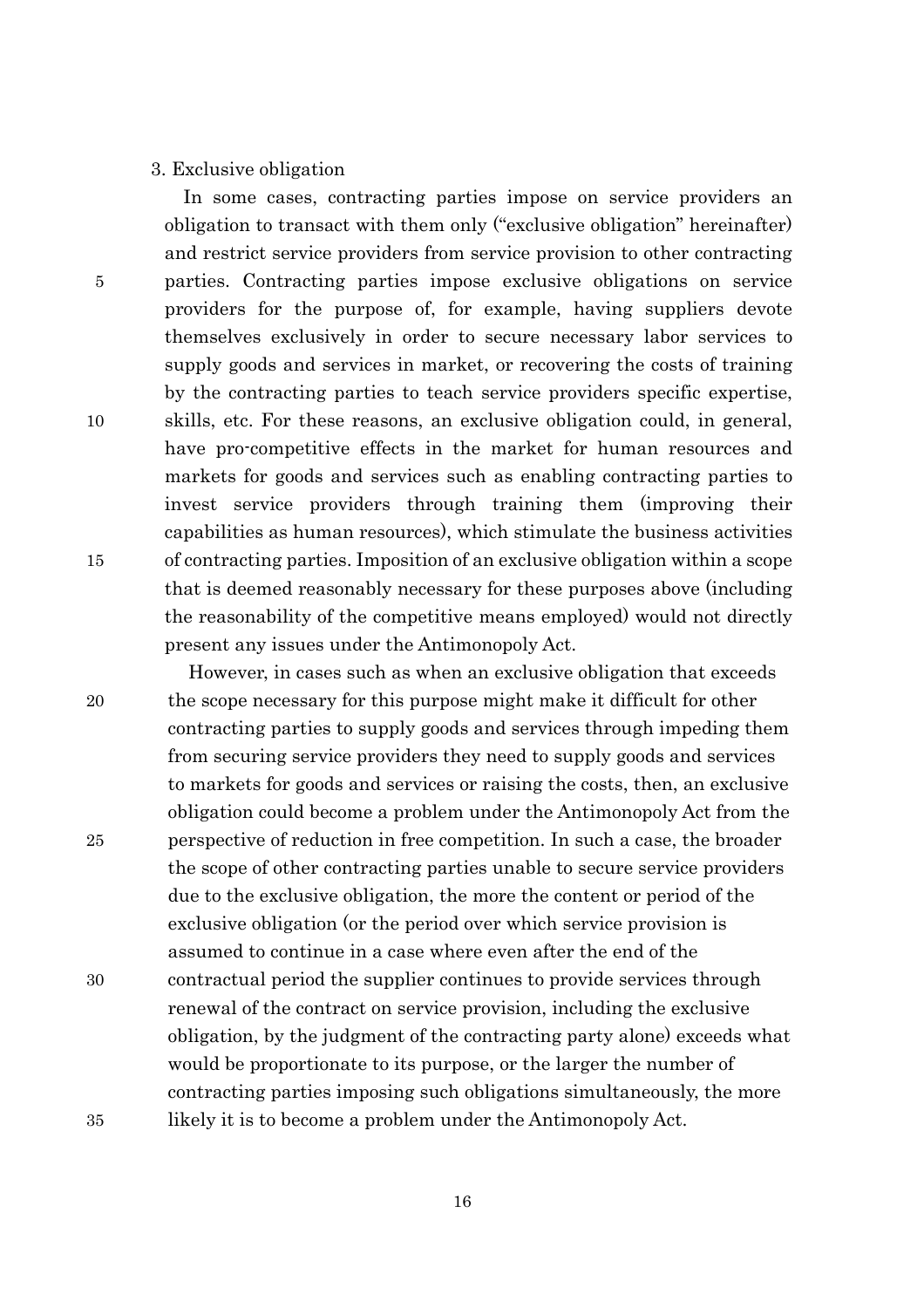December 8, 2017 press release from the European Commission

- The European Commission has decided that International Skating Union (ISU) rules imposing severe penalties (up to a lifetime ban) on athletes participating in speed skating competitions that are not authorized by the ISU are in breach of EU antitrust law (Article 101 of the Treaty on the Functioning of the European Union). . . . The decision requires the ISU to stop its illegal conduct within 90 days . . . .
- (T)he ISU can abolish or modify its eligibility rules so that they are based only on legitimate objectives (explicitly excluding the ISU's own economic interests) and that they are inherent and proportionate to achieve those objectives.

It also could present issues from the perspective of unfairness of competitive means. Exclusive obligation restrains trade on provision of services between service providers and contracting parties who compete 5 with the contracting party imposing the exclusive obligation on the service providers, thus affecting competition between contracting parties in the market for human resources. In such a case, if the contracting party has described to service providers the content of such obligations in a way that differs from actual circumstances or if service providers have 10 accepted the obligation without being clarified sufficiently in advance, then, it could become a problem under the Antimonopoly Act.

This also could present issues from the perspective of abuse of superior bargaining position. Exclusive obligation imposes a disadvantage on 15 service providers in the sense that service providers lose opportunities to supply services to other contracting parties. For this reason, if an exclusive obligation imposed by a contracting party deemed to be in a superior bargaining position against service providers disadvantages the service providers improperly, then it could become a problem under the 20 Antimonopoly Act.

Whether or not obligations impose disadvantages improperly is judged based on a consideration of matters such as whether or not the content or period of the obligations is excessive in light of their purposes, the degree of the disadvantages imposed on service providers, whether or not any 25 compensatory measures have been taken and the levels thereof, decision process including whether or not sufficient discussions took place with transaction counterparties (service providers) prior to the imposition of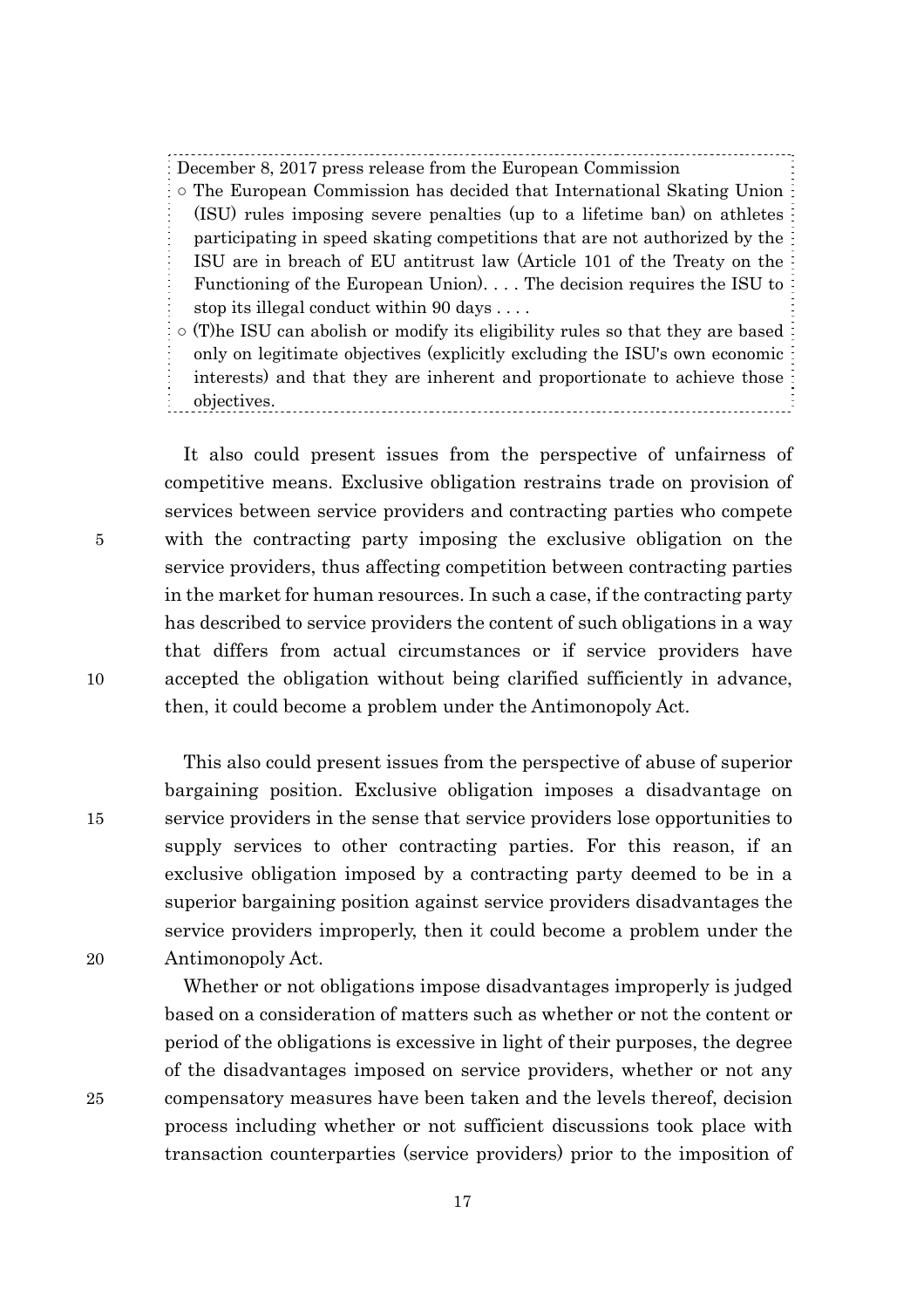such obligations, whether the obligations are discriminatory compared to the terms of trade imposed on other service providers, and their deviation from ordinary exclusive obligations.

5 4. Restriction on uses of output produced in connection with service provision

In some cases, a contracting party, while describing as its own the output produced through production or other activities using the services provided by service providers, will require service providers not to 10 publicize clearly the fact that they are the providers of such services (obligation of non-publicity of output produced). Sometimes such obligations are imposed by contracting parties without reasonable grounds for doing so. For example, the contracting parties impose such obligations to enclose service providers who deliver high-quality output 15 produced, since if they become better known, orders to the service providers would increase and the service providers would not take the orders when the contracting parties order them again in the future. If facts that service provider has provided services are important competitive means for them in securing contracting parties with whom 20 they trade their services in the market for human resources, then this obligation could have the effect of restraining new trade by the service provider with contracting parties other than the one that imposed the obligation.

In addition, for some services provided by the service provider to the 25 contracting party, the service provider might have certain rights such as copyright with regard to the output they produced. In such a case, a contracting party might prohibit the service provider from providing the same output to other contracting parties (restriction of diversion of output produced), or demand exclusive permission to use the portrait rights or 30 other rights of the service providers (obligation of exclusive permission to use portrait rights etc.), or demand transfer of copyright for free or at a markedly low price after or immediately before delivery, despite the fact that no arrangements had been made in advance regarding ownership of copyright on the grounds that the rights arouse in the process of the 35 service provision or the service was provided at the expense of the contracting party .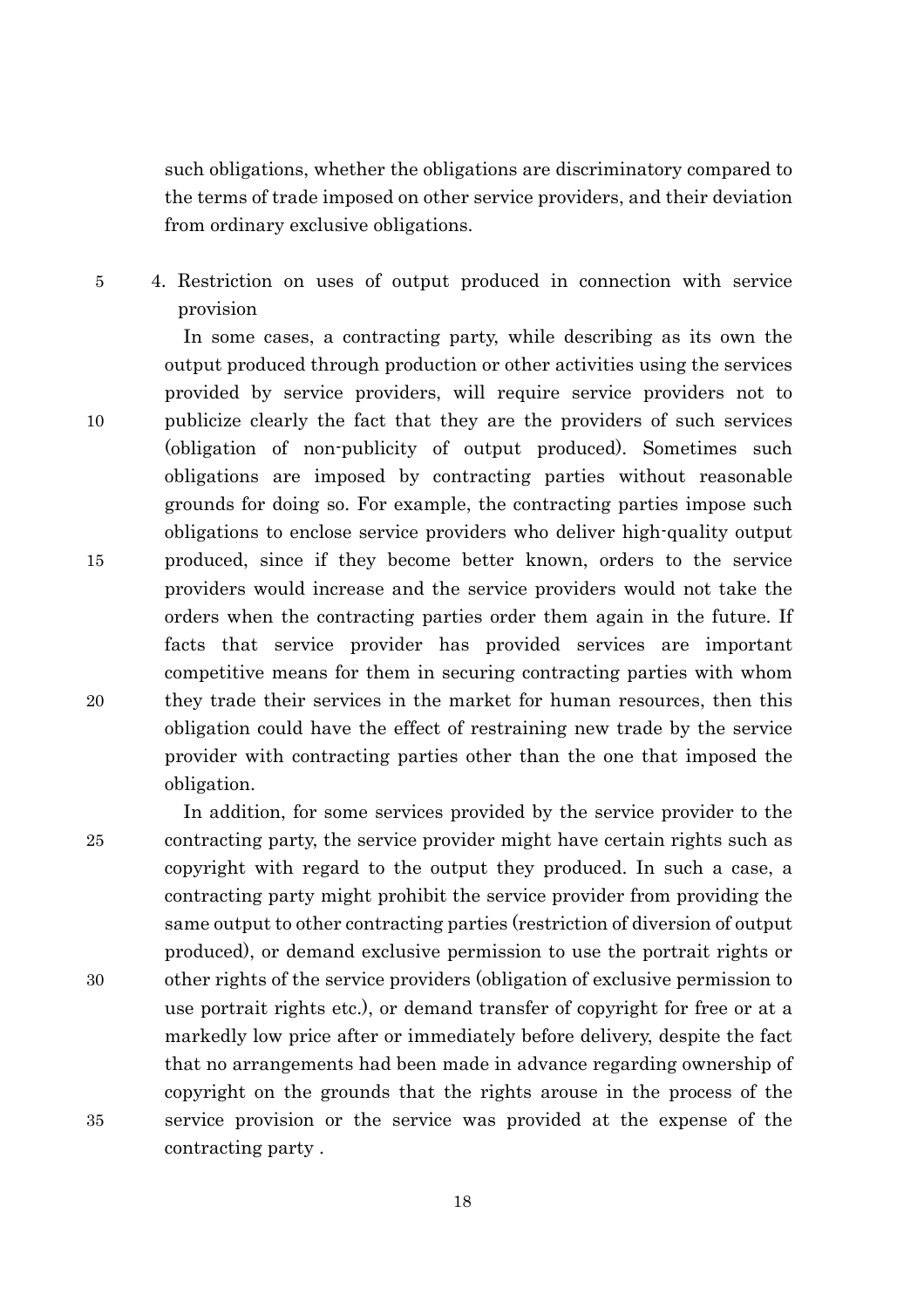If the imposition of such obligations, restrictions, etc. make it difficult for other contracting parties to supply goods and services through impeding other contracting parties from securing the service providers, 5 outputs, portrait rights, etc., which are necessary for them to supply goods and services in markets for goods and services, or raising the costs, then it could present issues under the Antimonopoly Act from the perspective of reduction in free competition. In such a case, the broader the scope of other contracting parties unable to secure service providers, outputs, 10 portrait rights, etc. due to the obligation or restriction, the more the content of the obligation or restriction exceeds what would be proportionate to its purpose, or the larger the number of contracting parties imposing such obligations or restrictions simultaneously, the more likely such obligations are to become a problem under the Antimonopoly 15 Act.

> December 21, 2017 press release of the German Federal Cartel Office (Bundeskartellamt)

> ○ The Bundeskartellamt is currently conducting an administrative proceeding against the German Olympic Sports Confederation (DOSB) and the International Olympic Committee (IOC). The Bundeskartellamt suspects that . . . DOSB and IOC are abusing their dominant position. . . . According to the IOC Guidelines… , no athlete participating in the Olympic Games may allow his or her person, name, picture, or sports performances during the Olympic Games - and several days before and after the games – to be used for advertising purposes.

They also could present issues from the perspective of unfairness of competitive means. These obligations, restrictions, etc. might restrain 20 trade on provision of services between service providers and contracting parties who compete with the contracting party that impose them, thus affecting competition between contracting parties in the market for human resources. In such a case, if the contracting party has described to service providers the content of such obligations, restrictions, etc. in a way 25 that differs from actual circumstances, or if service providers have accepted them without being clarified sufficiently in advance, then they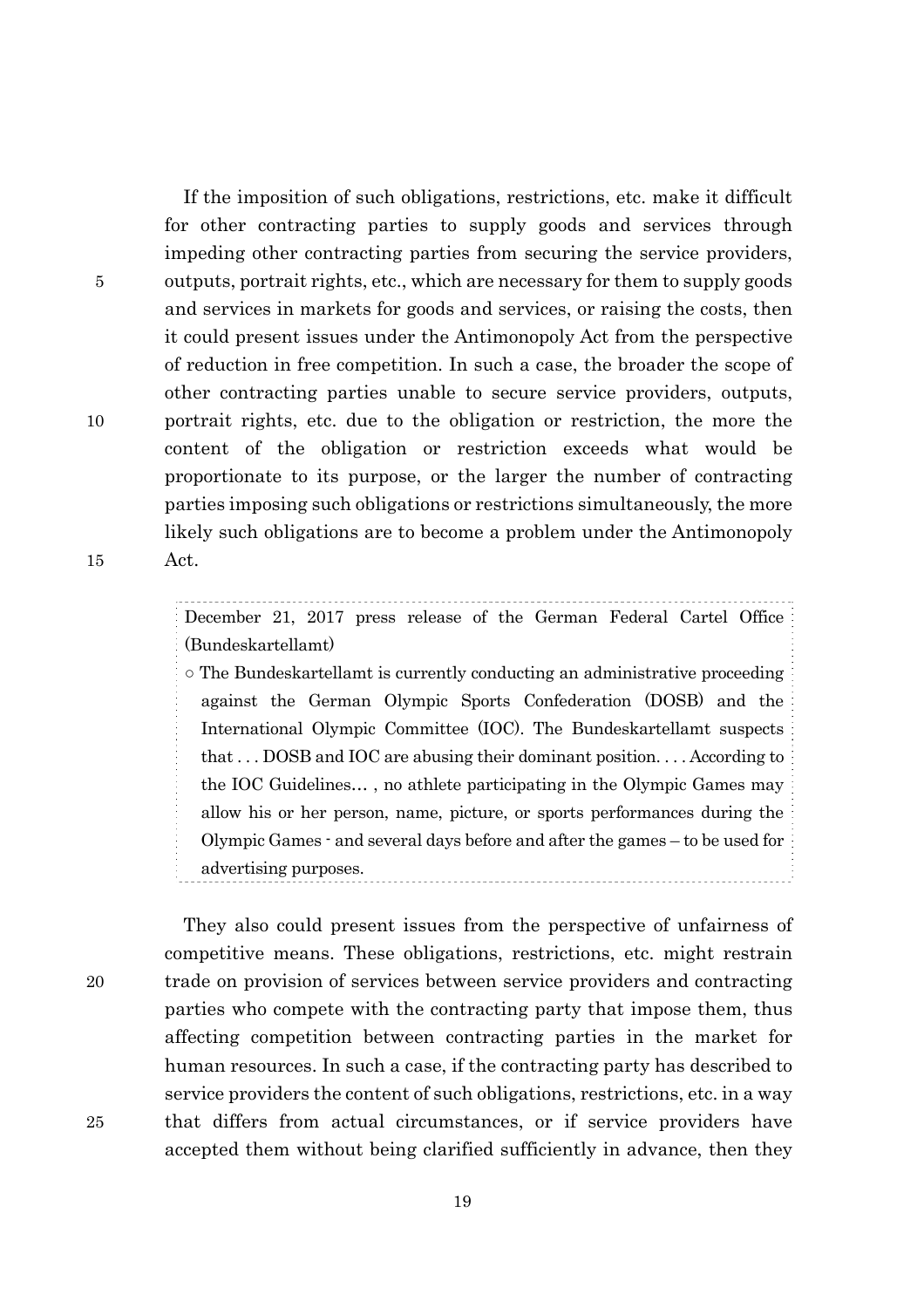could become a problem under the Antimonopoly Act.

They also could present issues from the perspective of abuse of superior bargaining position. These obligations and restrictions impose a 5 disadvantage on service providers in the sense that service providers lose opportunities to supply services to other contracting parties. For this reason, if an obligation or restriction imposed by a contracting party deemed to be in a superior bargaining position against service providers disadvantages the service providers improperly, then it could become a 10 problem under the Antimonopoly Act.

Whether or not these obligations or restrictions impose disadvantages improperly is judged based on a consideration of matters such as whether or not the content of the obligations or restrictions is excessive in light of their purposes, the degree of the disadvantages imposed on 15 service providers, whether or not any compensatory measures have been taken and the levels thereof, and decision process including whether or not sufficient discussions took place with service providers to enable them to realize disadvantages (including the content of compensatory measures) in advance prior to an imposition of such obligations or 20 restrictions.

5. Attempting to secure trade with service providers by offering deceptively superior terms of trade

In the provision of ordinary goods and services, suppliers in some cases 25 do not provide sufficient information on terms of trade such as price and quality to consumers. As a result, consumers are unable to ascertain accurate details of the terms of trade such as price and quality, and they may choose certain goods and services out of a mistaken belief that they are superior to other goods and services. This imposes a disadvantage on 30 consumers because they are unable to obtain higher-quality and lowerpriced goods and services, and puts competitors who supply higherquality and lower-priced goods and services at a competitive disadvantage. For this reason, such conduct is regulated under the Act against Unjustifiable Premiums and Misleading Representations and 35 Designation 8 of Unfair Trade Practices (Deceptive Customer Inducement).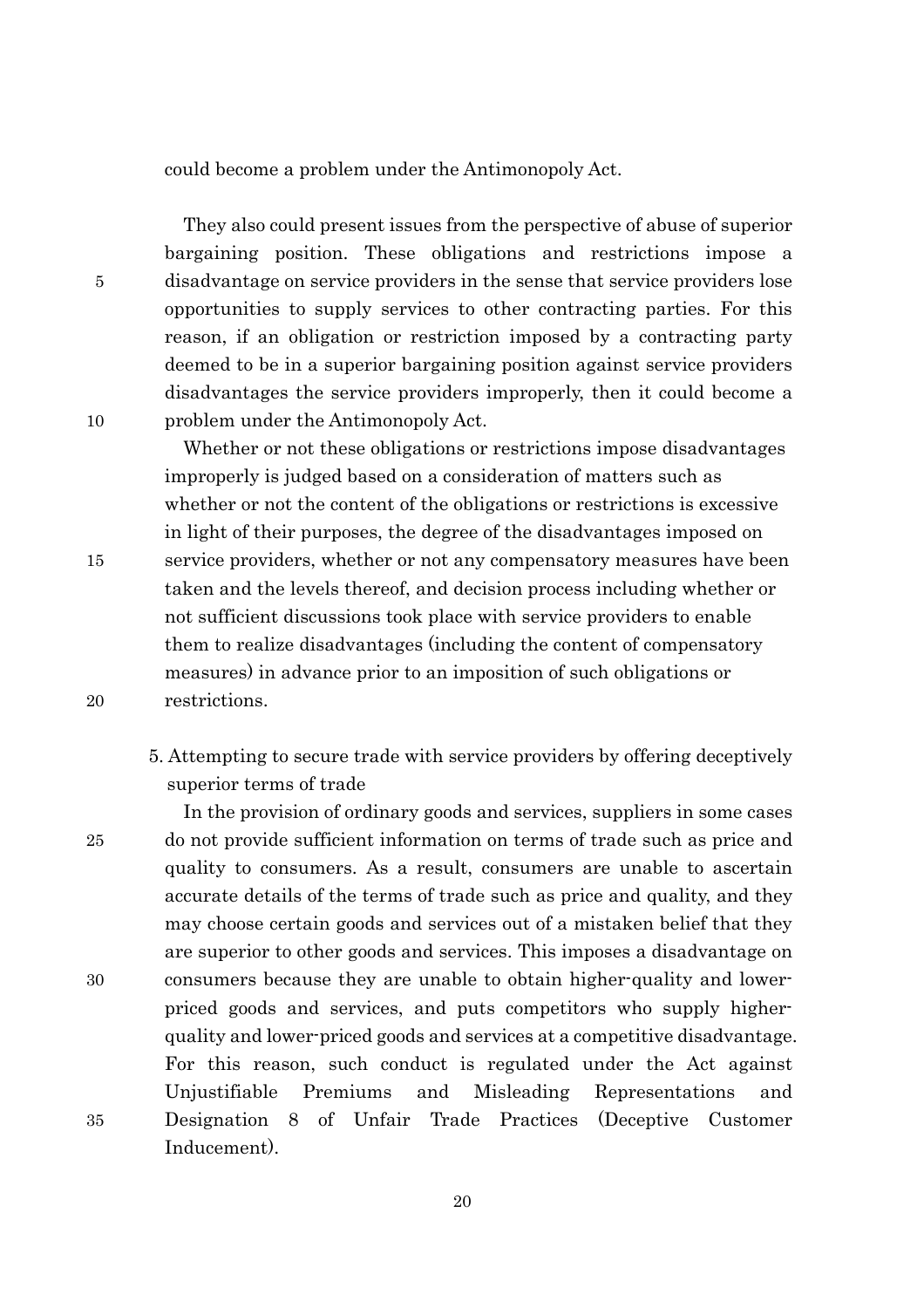If the same practice are to take place between contracting parties (employers) and service providers, the same problem arises for goods and services —that is, if service providers are unable to choose contracting parties (employers) based on an accurate understanding of the terms of 5 service provision offered by contracting parties (employers) because a contracting party (employer) offers service providers inaccurate terms of trade that deceptively appear superior, or because it fails to explain the terms of service provision sufficiently, and thus service providers were misled or deceived into engaging in trade with the contracting party 10 (employer), thinking that the terms of trade it offered were superior to those offered by others, such conduct imposes disadvantages not only on service providers but also on contracting parties (employers) that offer accurate terms of trade. In light of the presence of such issues, such conduct could become a problem under the Antimonopoly Act from the 15 perspective of unfairness of competitive means, as "interference with a competitor's transactions".

6. Other acts that are intended to secure or increase the earnings of contracting parties

20 In addition to conduct described in 2-4 under Chapter 6 above, if a contracting party in a superior bargaining position uses that position to impose a disadvantage on service providers improperly, then that could become a problem under the Antimonopoly Act from the perspective of abuse of superior bargaining position.

25 The basic view regarding how to assess whether or not such conduct imposes a disadvantage improperly are described below. Moreover, if the conduct below satisfy the conditions of application of the Act against Delay in Payment of Subcontract Proceeds, Etc. to Subcontractors ("Subcontract Act" hereinafter), then they are considered violations of 30 that act. Even if they fail to satisfy the conditions for application of the Subcontract Act, they may become a problem under the Antimonopoly Act from the perspective of abuse of superior bargaining position.

(1) Delay in the payment of proceeds, demands for price reductions, and 35 refusal to receive goods

The following practices by a contracting party, without justifiable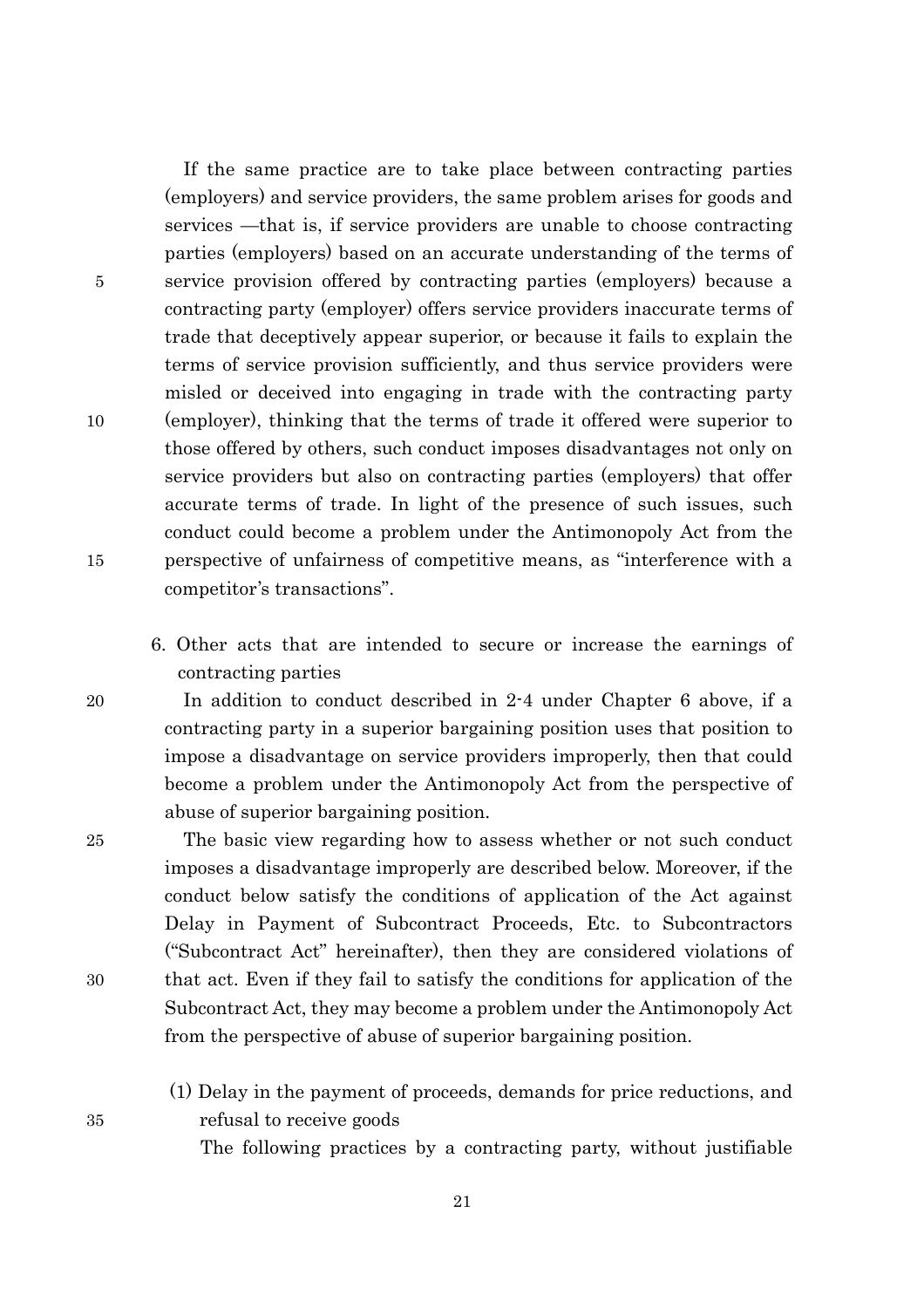grounds, could cause improper disadvantages to service providers as delay in payment of proceeds (A), demand for price reductions (B-D), or refusal to receive goods (E).

- 5 A. Delaying a predetermined deadline for payment of compensation, for reasons of the contracting party alone
	- B. Reducing a predetermined contracted monetary amount, for reasons of the contracting party alone
- C. Leaving compensations unchanged although additional works for 10 service providers are required through changing predetermined specifications, for reasons of the contracting party alone
	- D. Not compensating losses suffered by service providers due to a cancellation of an order for reasons of the contracting party alone
- E. Placing simultaneous orders with multiple service providers and 15 then trading only with the service provider that delivered the highestquality output produced and refusing to receive output produced from other service providers

# (2) Demanding transactions at markedly low prices

20 When a contracting party engages in the following practices, judgment of whether or not they impose disadvantages on service providers improperly is made through a consideration of matters such as the method of deciding on prices (e.g., whether or not sufficient discussions with service providers took place in deciding on prices) and 25 the content of such decisions (e.g., whether they are discriminatory compared to other service providers' prices). However, it must be noted that since actual prices decided on may be markedly lower than service providers' desired prices, these cases should not be judged as directly imposing improper disadvantages.

- 30
- A. Deciding on order unit prices without taking necessary expenses into consideration
- B. Deciding on order unit prices after beginning transactions, for reasons of the contracting party alone
- 35 C. Not negotiating with a premise to discuss transaction prices (i.e., service providers merely sign written estimates prepared by the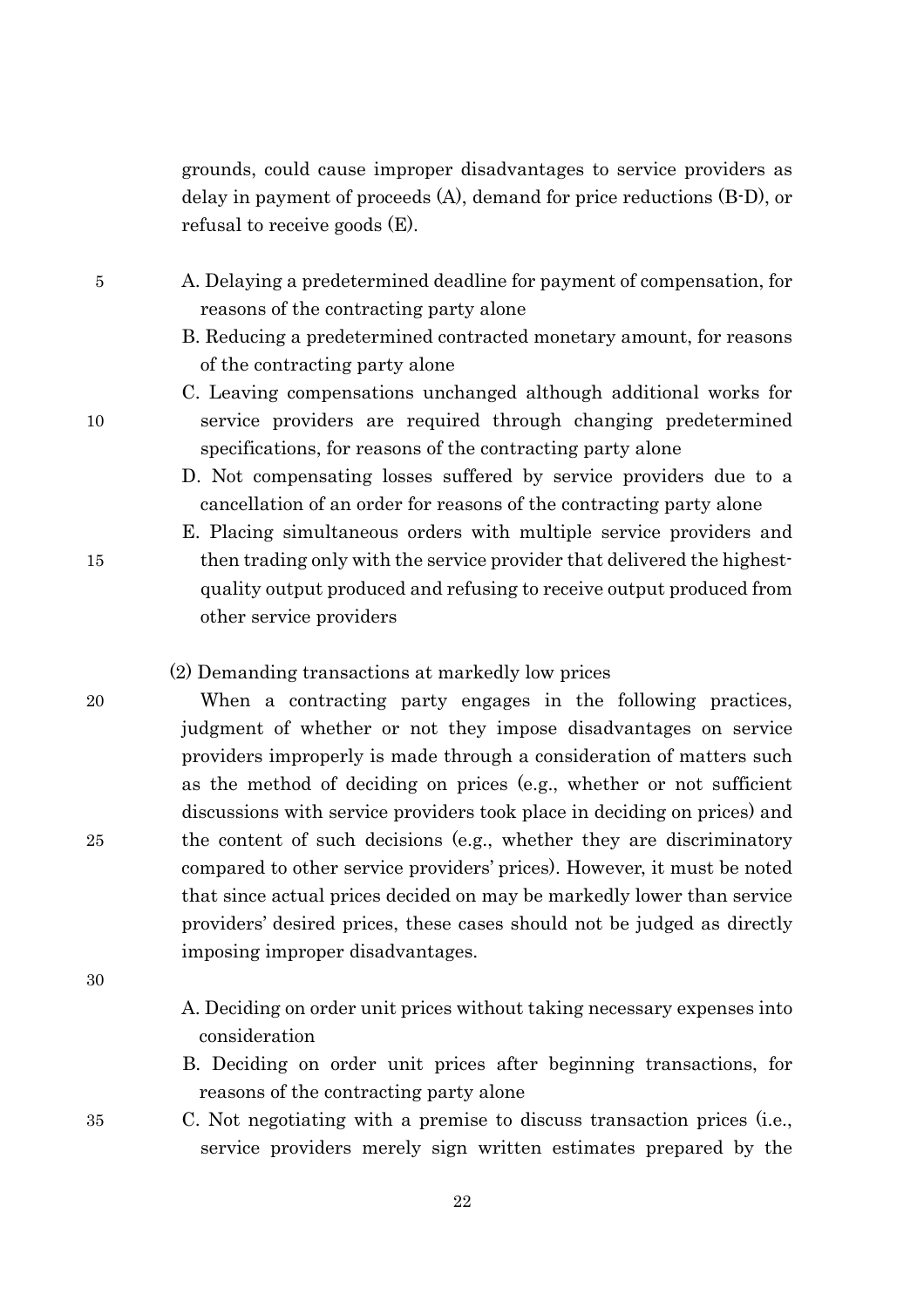contracting party, with estimated amounts already printed on them).

(3) Unilateral handling of rights etc. on output produced

For some services provided by a service provider to a contracting party, 5 the service provider may have certain rights to the output produced from the services, such as copyright.

In such a case, if the contracting party engages in the following conduct on the grounds that such rights arose during the process of provision of services to the contracting party, or that the service was 10 provided at the expense of the contracting party, then whether or not such practices impose an improper disadvantage is judged based on a consideration of matters such as whether or not the contracting party has employed compensatory measures, whether the level of such measures is appropriate to the disadvantage arising, whether 15 negotiations on prices took place in a form that included compensatory measures, and whether or not the contracting party contributed to the creation of such rights.

A. Not paying to the service provider the price of reuse by the 20 contracting party of the output produced for purposes other than those for which it was ordered

B. Deciding on the price paid by the contracting party to the service provider when the former sells goods such as merchandise featuring the portrait or other property of the service provider (royalties) 25 without negotiating with the service provider, or refusing to pay any royalties at all.

# (4) Other matters

There is a possibility that when a contracting party, without 30 justifiable grounds, imposes an obligation to transfer to the contracting party a part of the earnings of the service provider from transactions other than those with the contracting party. Such conduct could be regarded as imposing an improper disadvantage on the service provider.

35 7. Factors that should be considered when determining whether or not a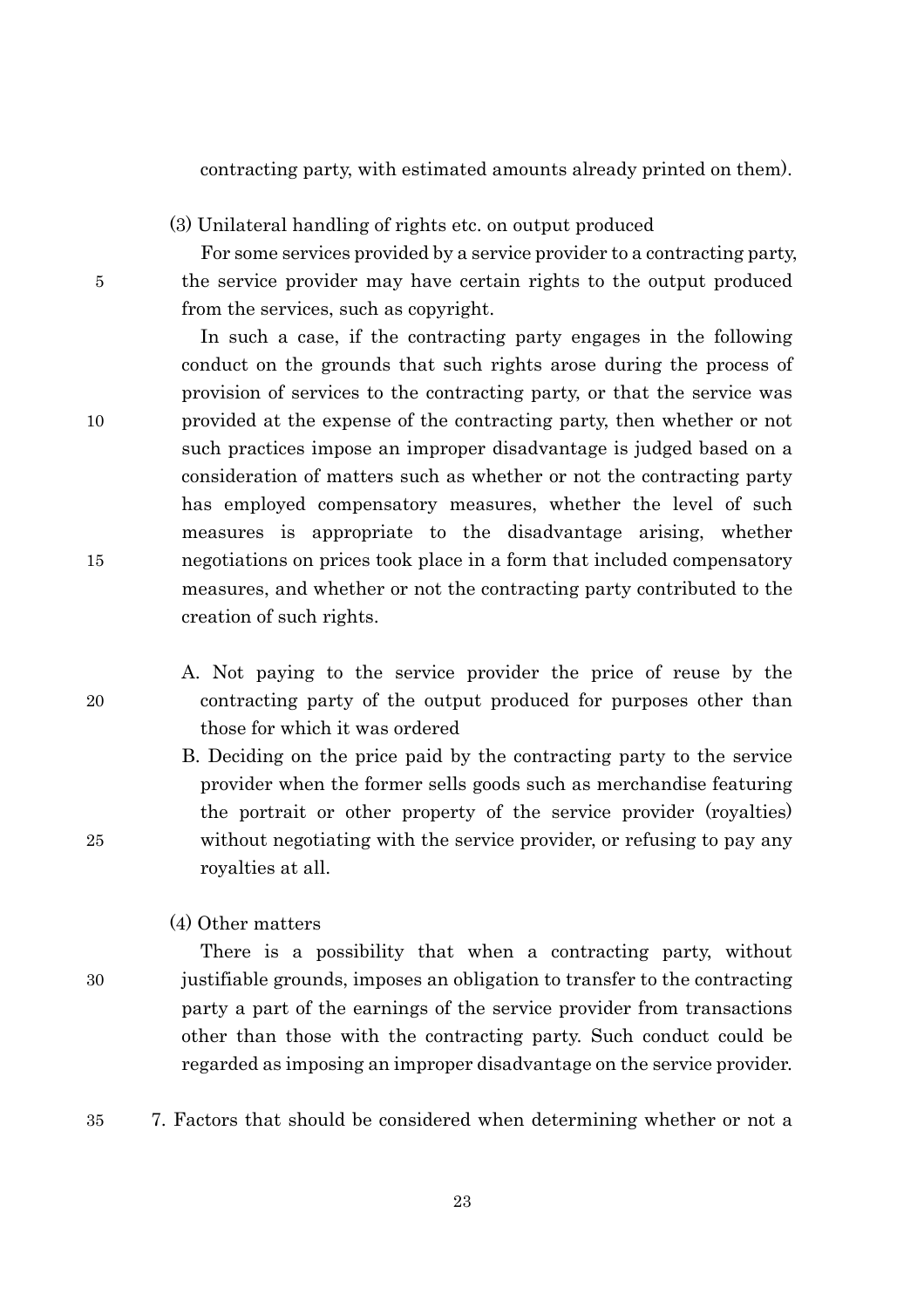party has a superior bargaining position

Special circumstances of market for human resources that, in general, contracting parties are a corporate organization while most service providers work as individuals, and such circumstances may be reflected, 5 directly or indirectly, in the situations enumerated under  $(1)$ - $(4)$  below. Such special circumstances of the market for human resources can be considered to support the argument that the contracting party is in a superior bargaining position against the service provider, and the presence of a superior bargaining position is judged specifically on a case-10 by-case basis, through a comprehensive consideration of these circumstances and those under 1(3), (i)-(iv) under Chapter 6 above, along with other circumstances.

(1) Situation where service providers lack the information and negotiating 15 power needed in negotiations

Due to the circumstances of service providers such that most service providers work as individuals, their abilities to gather information are limited, and for this reason, it is conceivable that there might be little possibility for service providers to change their trading counterparties 20 in a case where they lack, or find it difficult to obtain, information on the presence of other contracting parties to which they could potentially provide their services besides the contracting party with which they do business.

In addition, even though service providers have or can obtain 25 information on the presence of other contracting parties, they are unable to obtain sufficient information as needed to judge reasonably whether or not the terms of trade offered by a contracting party are appropriate or correct due to weak negotiating power, or it is difficult for them to possess or obtain the legal and other knowledge needed in 30 such judgment, it is conceivable that there might arise the same situation regarding the possibility to change the trading counterparties since it might be difficult for the service providers to compare the terms of trade offered by other contracting parties while maintaining negotiations with a contracting party,.

35

(2) Situation where negative information about service providers spreads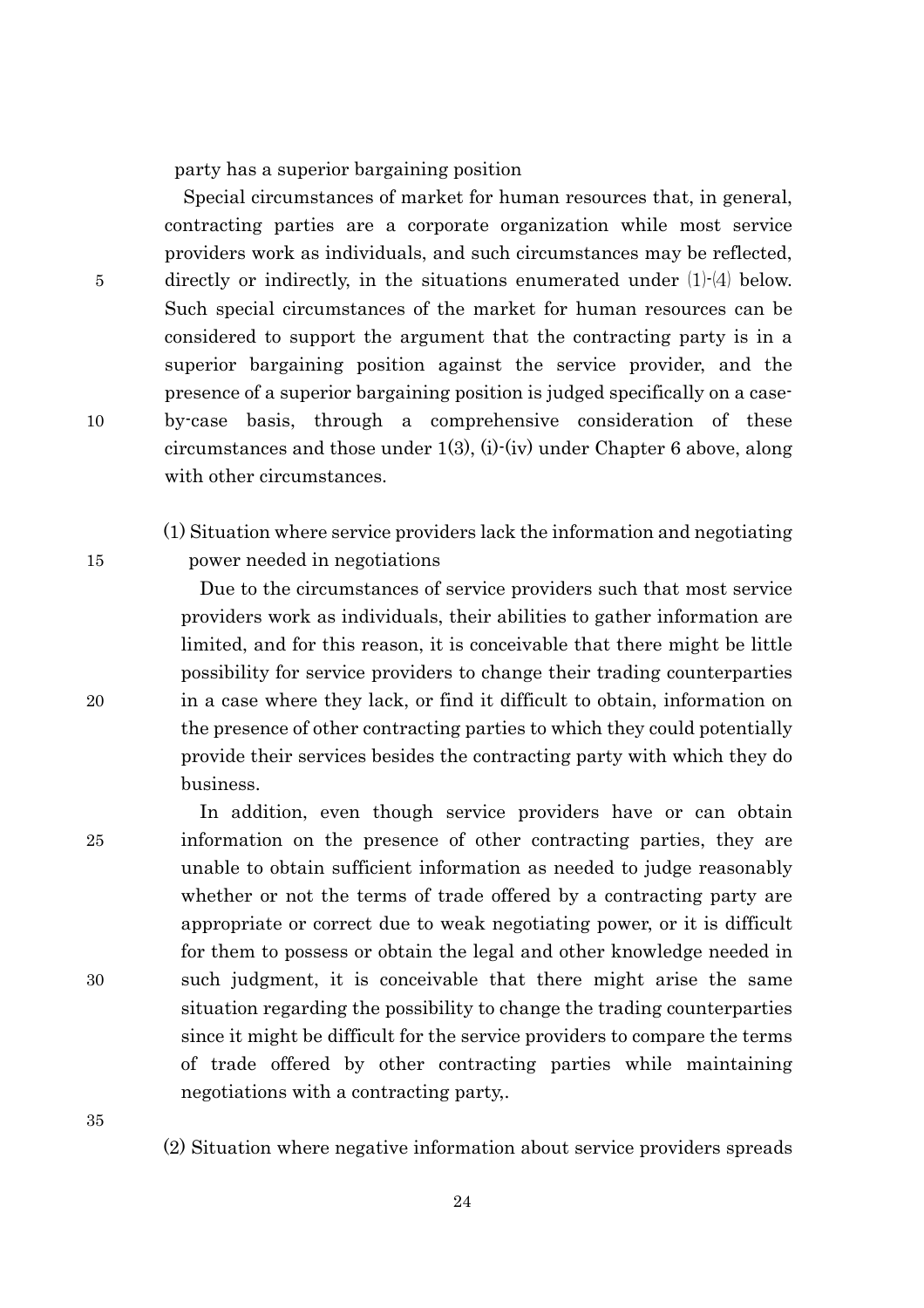among contracting parties, impeding transactions as a result

In an industry in which it is easy for information to spread among contracting parties, if a service provider expresses dissatisfaction with the content of the terms of trade to one contracting party or 5 communicates its intentions such as a desire not to trade with the contracting party in the future, then such information could spread among other contracting parties in the form of a negative evaluation of the service provider, impeding future trade with other contracting parties in the same industry. In such a case, a negotiation initiated 10 from the service provider to the contracting party on the terms of trade could result in a lower possibility for the service provider to change the trading counterparties.

In addition, as described in 2 (1) under Chapter 4 above, in the market for human resources, the scope of contracting parties to which service 15 providers would be able to provide services might be limited, and it can be considered that in such a case, the possibility of changing the trading counterparties declines even more in the situation above.

(3) Situation where the number of contracting parties that can be traded 20 with at one time is limited due to a small scale of business

Service providers often do business as individuals, and in such a case, it is difficult to do business with a large number of counterparties simultaneously due to limitations on business processing capacity, and sometimes the number of clients from which a service provider can 25 accept orders at one time is limited to only a few enterprises. Also, depending on the content of the services, the period of providing the services would be long-term. Such circumstances can be considered to be grounds for a situation in which service providers have a high degree of dependence on the contracting parties and there is little possibility of 30 changing the trading counterparties.

(4) Situation where freedom of choice by service providers is restricted

Service providers should be able to change the parties to which they provide services freely based on their own will. However, in cases such 35 as when an agreement between the current contracting party and the new contracting party is required for a service provider to switch the